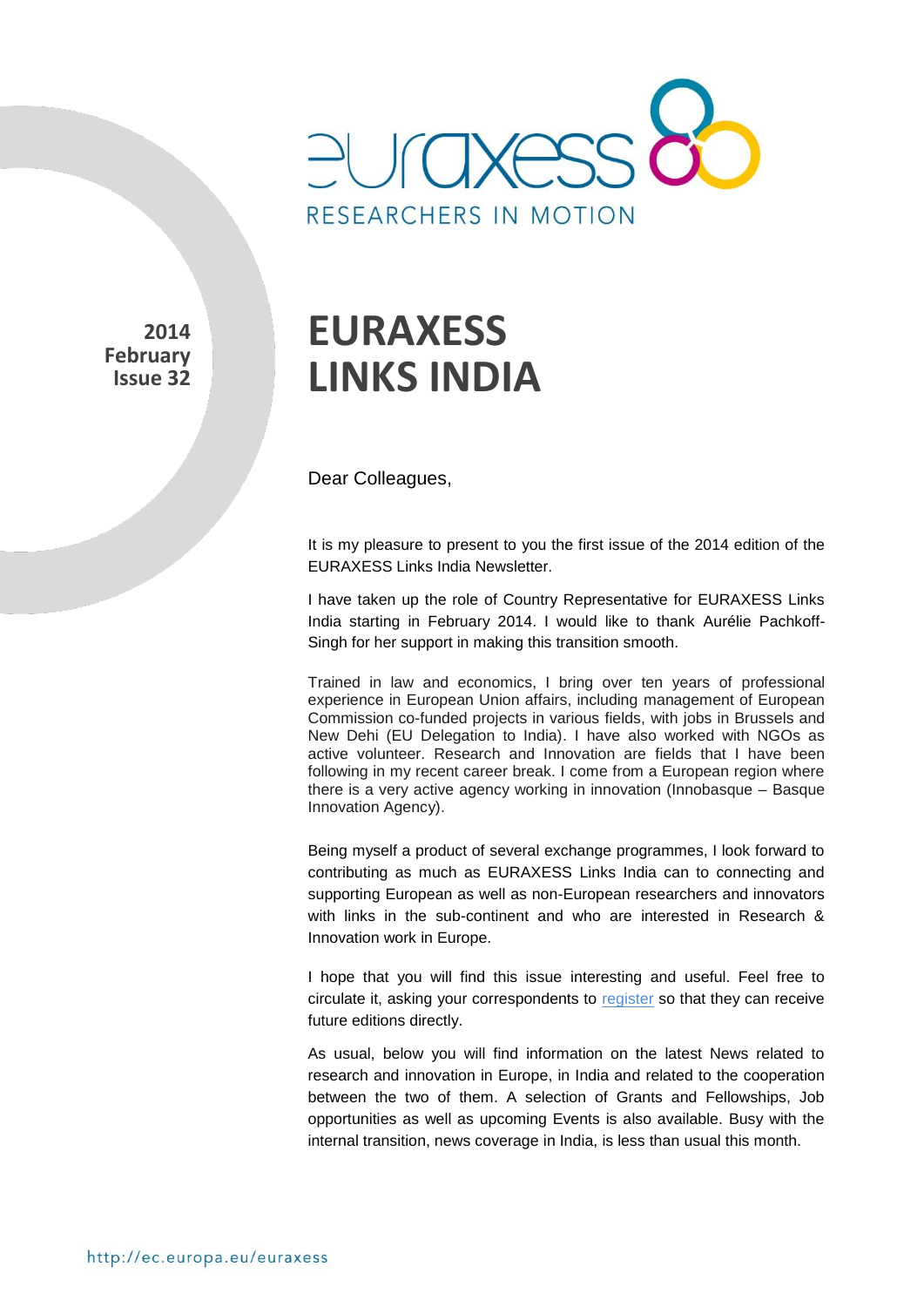

Several funding opportunities are presented in this issue (some of them with tight deadlines) from the European Commission as well as bilateral/transnational funding organisations from India-Spain, India-the United Kindom and Infect-ERA.

There is a very interesting call for proposals aiming at promoting EU-India Research and Innovation Partnership, by the European Commission (see section 3).

Our 'EU Insight' section focuses this month on different aspects of mobility in higher education and research.

In order for us to improve our services and tailor them better to your needs, you can still complete our very short survey (only 3 minutes): **EURAXESS** [Links satisfaction survey.](https://secure.pt-dlr.de/pt-survey/index.php?sid=15663&lang=en)

I look forward to interacting with you.

Together I hope that we can be part of or contribute to enlarging scopes for cooperation and exchange in the fields of research and innovation between India and Europe. The new programme Horizon 2020 and new events organised by EURAXESS Links India should help in this direction.

If you have any comments or remarks on the newsletter or the website, or if you would like to include an event or news item, please let us know. The monthly Newsletter is also meant to be a communication tool for its readers.

Enjoy the reading!

Ainhitze Bizkarralegorra Bravo EURAXESS Links India Country Representative [india@euraxess.net](mailto:aurelie.pachkoff@euraxess.net)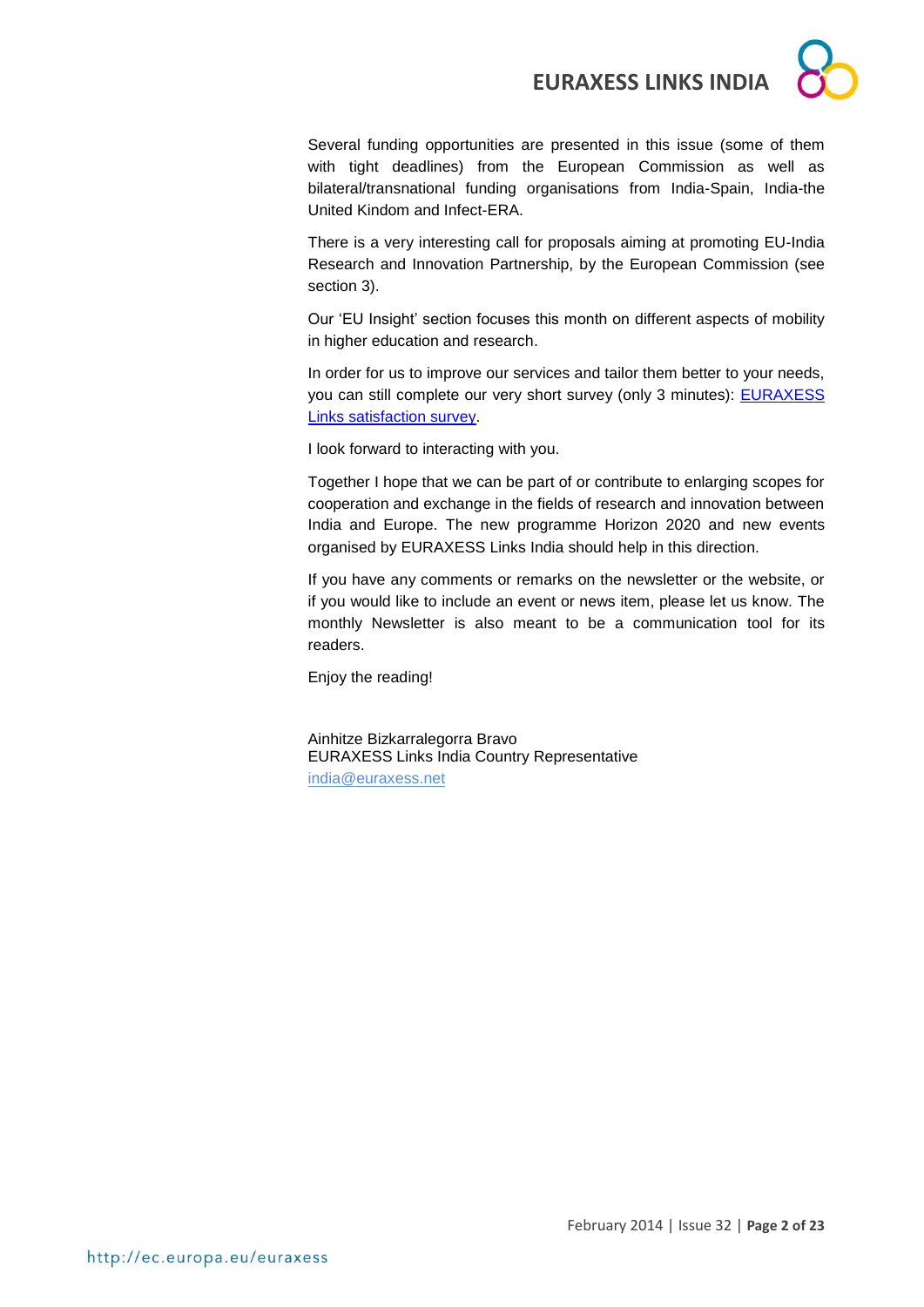## **Contents**

|                                                                                            |   | 2.1   | Europe                            |
|--------------------------------------------------------------------------------------------|---|-------|-----------------------------------|
|                                                                                            |   | 2.1.1 | First "ERA CI                     |
|                                                                                            |   |       | 2.1.2 Capital of Inn              |
| <b>EURAXESS Links India</b><br>Newsletter is a monthly                                     |   | 2.1.3 | Nearly 5 milli<br>report          |
| electronic newsletter, edited<br>by EURAXESS Links India,<br>which provides information of |   | 2.1.4 | Bridging the<br>projects          |
| specific interest to European<br>and non-European                                          |   | 2.1.5 | HORIZON 20                        |
| researchers in India who are<br>interested in the European                                 |   | 2.1.6 | 'Innovation U                     |
| research landscape and                                                                     |   | 2.2   | India                             |
| conducting research in<br>Europe or with European                                          |   | 2.2.1 | Indian scienti                    |
| partners.<br>The information contained in                                                  |   |       | 2.2.2 New Technol<br>Earthquake P |
| this publication is intended for                                                           |   | 2.3   | India-Europe                      |
| personal use only. It should<br>not be taken in any way to<br>reflect the views of the     | 3 | 2.3.1 | 'Research,<br>Roadshow 20         |
| European Commission nor of                                                                 |   | 2.3.2 | India, Netherl                    |
| the Delegation of the<br>European Union to India.                                          |   |       | <b>Grants &amp; Fellows</b>       |
| Please email to<br>india@euraxess.net for any                                              |   | 3.1   | New Call for<br>Partnership (F    |
| comments on this newsletter,<br>contributions you would like to                            |   | 3.2   | Calls open u<br>CIP)              |
| make, if you think any other<br>colleagues would be                                        |   | 3.3   | Horizon 2020                      |
| interested in receiving this                                                               |   | 3.3.1 | Water Innova                      |
| newsletter, or if you wish to<br>unsubscribe.                                              |   | 3.4   | European Res                      |
| Editor: Ainhitze<br>Bizkarralegorra Bravo,                                                 |   | 3.5   | Infect-ERA 2<br>European fun      |
| EURAXESS Links India,                                                                      |   | 3.6   | India-Spain C                     |
| <b>Country Representative</b>                                                              |   | 3.7   | India-UK Colla                    |
|                                                                                            |   |       |                                   |

| 1 |       | EU Insight – Mobility in Higher Education and Research5                                                                      |
|---|-------|------------------------------------------------------------------------------------------------------------------------------|
| 2 |       |                                                                                                                              |
|   | 2.1   |                                                                                                                              |
|   | 2.1.1 | First "ERA Chairs" to boost research excellence in 11 regions8                                                               |
|   | 2.1.2 |                                                                                                                              |
|   | 2.1.3 | Nearly 5 million jobs in European app sector by 2018, says EU                                                                |
|   | 2.1.4 | Bridging the gap to the market: ERC funds 67 innovative                                                                      |
|   | 2.1.5 | HORIZON 2020 new Participant Portal HORIZON 2020                                                                             |
|   | 2.1.6 |                                                                                                                              |
|   | 2.2   |                                                                                                                              |
|   | 2.2.1 | Indian scientists develop software to catch computer botnets 10                                                              |
|   | 2.2.2 | New Technological Skills and Programmes for Seismology and                                                                   |
|   | 2.3   |                                                                                                                              |
|   | 2.3.1 | Higher Education: European<br>Innovation &<br>'Research,<br>Roadshow 2014 in India' (9 January-31 March 2014)12              |
|   | 2.3.2 | India, Netherlands to jointly research stroke, dementia causes 13                                                            |
| 3 |       |                                                                                                                              |
|   | 3.1   | New Call for Proposals EU-India Research and Innovation<br>Partnership (Ref.EuropeAid/135474/DD/ACT/IN)14                    |
|   | 3.2   | Calls open under Previous Framework Programmes (FP7 -                                                                        |
|   | 3.3   |                                                                                                                              |
|   | 3.3.1 | Water Innovation: Boosting its value for Europe 16                                                                           |
|   | 3.4   | European Research Council (ERC)-Open calls17                                                                                 |
|   | 3.5   | Infect-ERA 2 <sup>nd</sup> Joint Call for Proposals: Coordination of<br>European funding for infectious diseases research 18 |
|   | 3.6   |                                                                                                                              |
|   | 3.7   | India-UK Collaborative Industrial R&D Programme19                                                                            |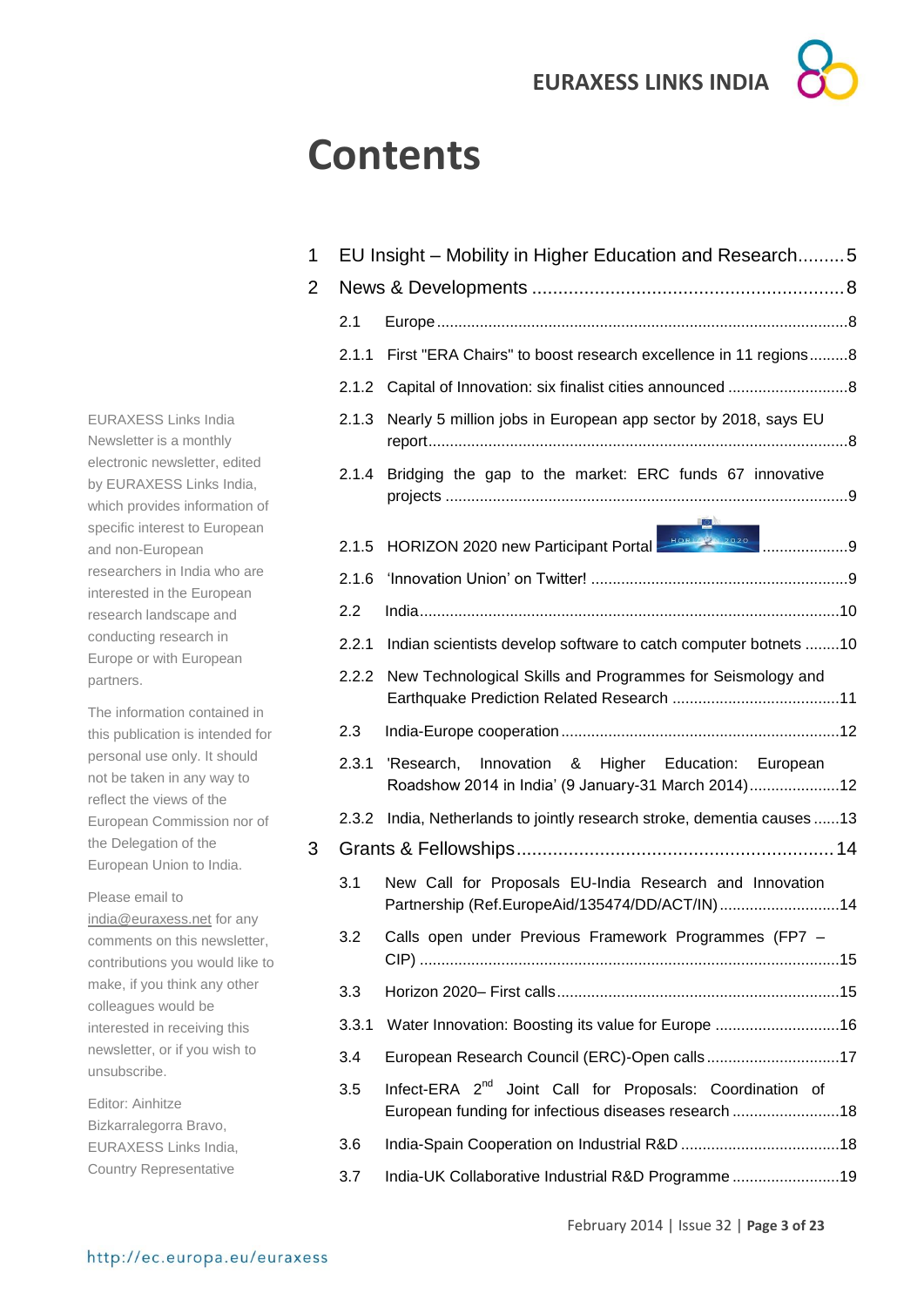|   | 3.8 | Calls still open (see previous newsletters for more details)19 |  |
|---|-----|----------------------------------------------------------------|--|
| 4 |     |                                                                |  |
|   |     |                                                                |  |
|   | 4.2 |                                                                |  |
|   | 4.3 |                                                                |  |
| 5 |     |                                                                |  |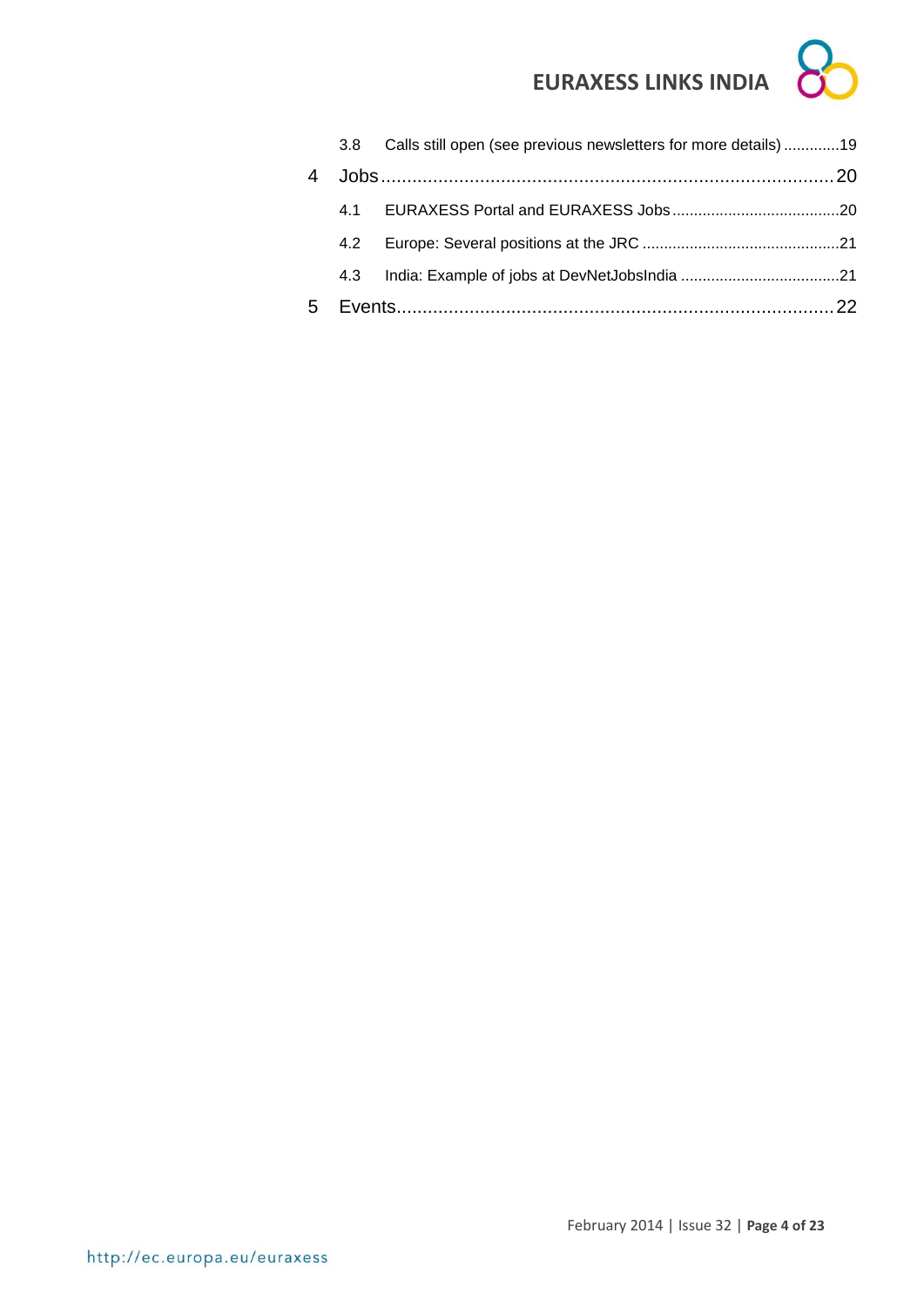

## <span id="page-4-0"></span>**1 EU Insight – Mobility Higher Education and Research**

The increasing mobility of students in tertiary education and researchers, is a key feature of the global science system. This issue of *EU Insight* will touch on recent mobility trends in tertiary education and explore the implications of the different aspects of mobility developed in one of the science policy briefs by the European Science Foundation's Member Organisation Forum , European Alliance on Research Careers Development' entitled *New Concepts of Researcher Mobility – a comprehensive approach including combined/part-time positions*.

In 2011 the number of students in tertiary education enrolled outside their country of citizenship reached 4.3 million, which is more than double when compared to the year 2000 (see Figure 1).

### Box C4.1. Long-term growth in the number of students enrolled outside their country of citizenship



Source: OECD and UNESCO Institute for Statistics.

Figure 1: Growth in internationalisation of tertiary education [2]

Europe is the top destination for students at the tertiary level of education enrolled outside their country of origin, hosting 48% of these students, followed by North America, which hosts 21% of all international students.

The factors driving the general increase already in student mobility include the exploding demand for higher education worldwide, the perceived value of studying at prestigious post-secondary institutions abroad, specific policies that aim to foster student mobility within a geographic region and countries' and institutions' efforts to attract students from outside their boundaries. The top five source countries for internationally mobile students are China, India, South-Korea, Germany and France. Overall, 53% of the world's mobile students come from Asia.

Interestingly, 90% of the mobile students in Europe are European and 75% originate from EU member states. This data is not surprising, as the Bologna process has been strongly encouraging the bidirectional student mobility within Europe for the past 20 years.

It is widely accepted that international researcher mobility and crossdisciplinary research collaboration are indispensable for fruitful scientific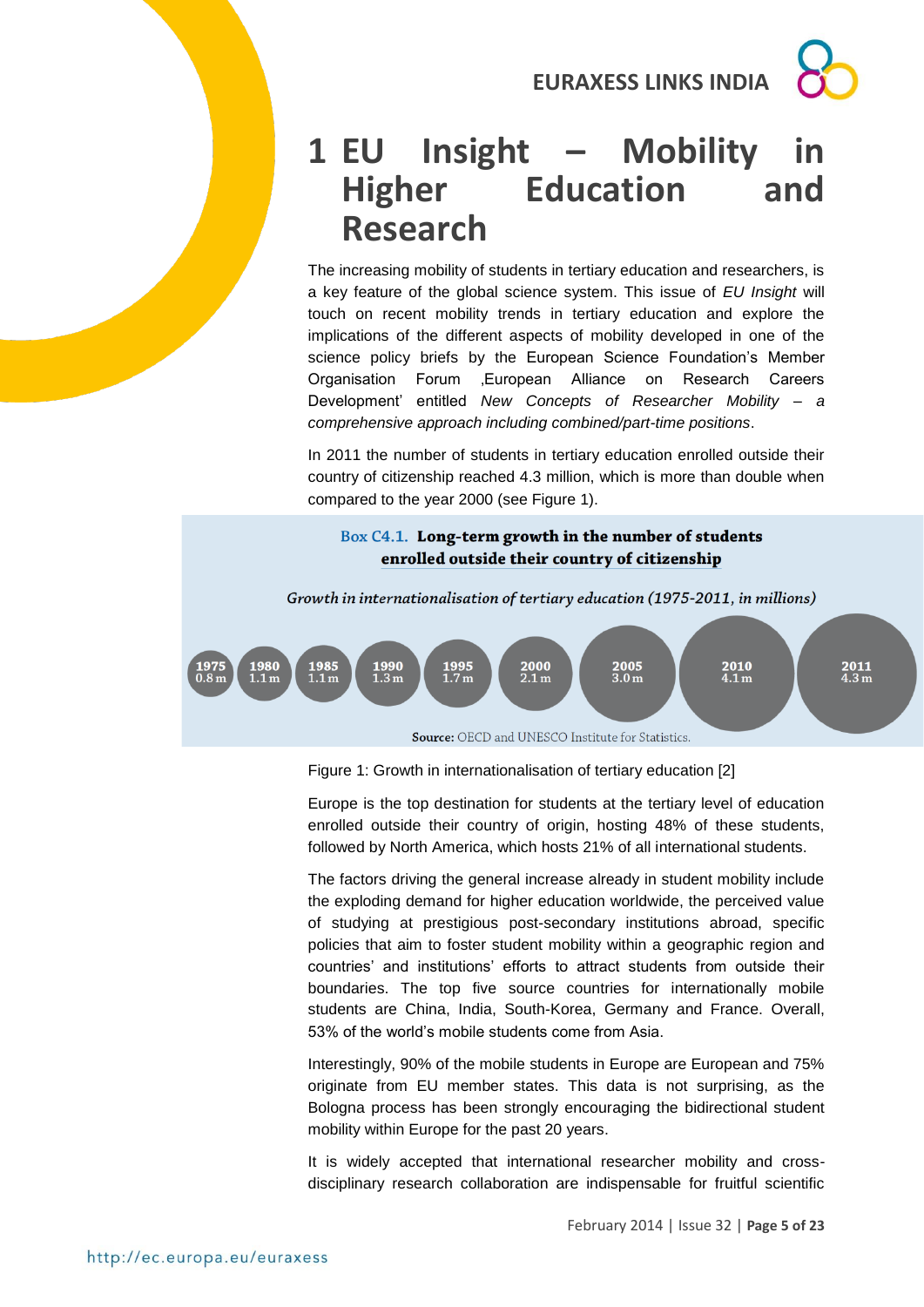The [European Science](http://www.esf.org/esf-today/recent-developments.html)  [Foundation](http://www.esf.org/esf-today/recent-developments.html) is currently focusing on the responsible winding down of its traditional research instruments and the transfer of policy activities to [Science](http://www.scienceeurope.org/)  [Europe,](http://www.scienceeurope.org/) an association of European Research Funding Organisations (RFO) and Research Performing Organisations (RPO), based in Brussels. Science Europe promotes the collective interests of the RFOs and RPOs of Europe. It supports its [Member](http://www.scienceeurope.org/index.php?page=member-organisations)  [Organisations](http://www.scienceeurope.org/index.php?page=member-organisations) in their efforts to foster European research. It will strengthen the European [Research Area \(ERA\)](http://ec.europa.eu/research/era/index_en.htm) through its direct engagement with key partners.



research and also essential for the realization of the European Research Area. As the Science Policy Briefing *New Concepts of Researcher Mobility – a comprehensive approach including combined/part-time positions* explains,

## *Mobility is not a goal in itself, but rather a means for international research collaboration across fields and sectors.*

At the same time brain drain from less scientifically attractive areas should be counteracted.

The paper introduces four different types of mobility:

*International mobility* which means physical mobility across countries and is hampered by the challenges in establishing smooth immigration and work permit procedures for incoming researchers, or the incompatibility of different systems for social benefits, pension rights, etc.

Two further aspects of mobility, *intersectoral* and *interdisciplinary mobility* refer to mobility across academia, industry or the public sector and mobility across different research fields, respectively. While both forms of mobility are widely encouraged, they can imply later disadvantages caused, i.e., by the limitation on research publications due to stricter IPR rules in industry or by individual and thus disciplinary review procedures.

A last form of mobility introduced in the report is *virtual mobility*, which encompasses virtual platforms, such as multidisciplinary network research centers. Such platforms facilitate the collaboration between excellent research groups worldwide without the need for physical mobility. Such flexible opportunities should be encouraged, stimulating the effective use of human and financial resources in research.

Mobility leads to the diversification of careers that will require new concepts when it comes to researcher positions or transnational institutional research collaboration. Examples for transnational institutional research collaboration include the existing European Molecular Laboratories, the Nordic Centres of Excellence or the first schemes for industrial PhD degrees.

One of the new concepts presented to address researcher mobility is based on a Harvard University/MIT scheme: the implementation of a 'Professor 2' combined/part-time position scheme. Here full professors could have a 20% position at another university or employees in industry have a 20% position in academia. Such schemes could be introduced as part of existing EU instruments, i.e. the Marie Skłodowska-Curie Actions or in combination with the proposed ERA Chairs programme. As stated in the Science Policy Brief "such combined part-time positions may also counteract brain drain by preserving the link to frontline research institutions for future collaboration."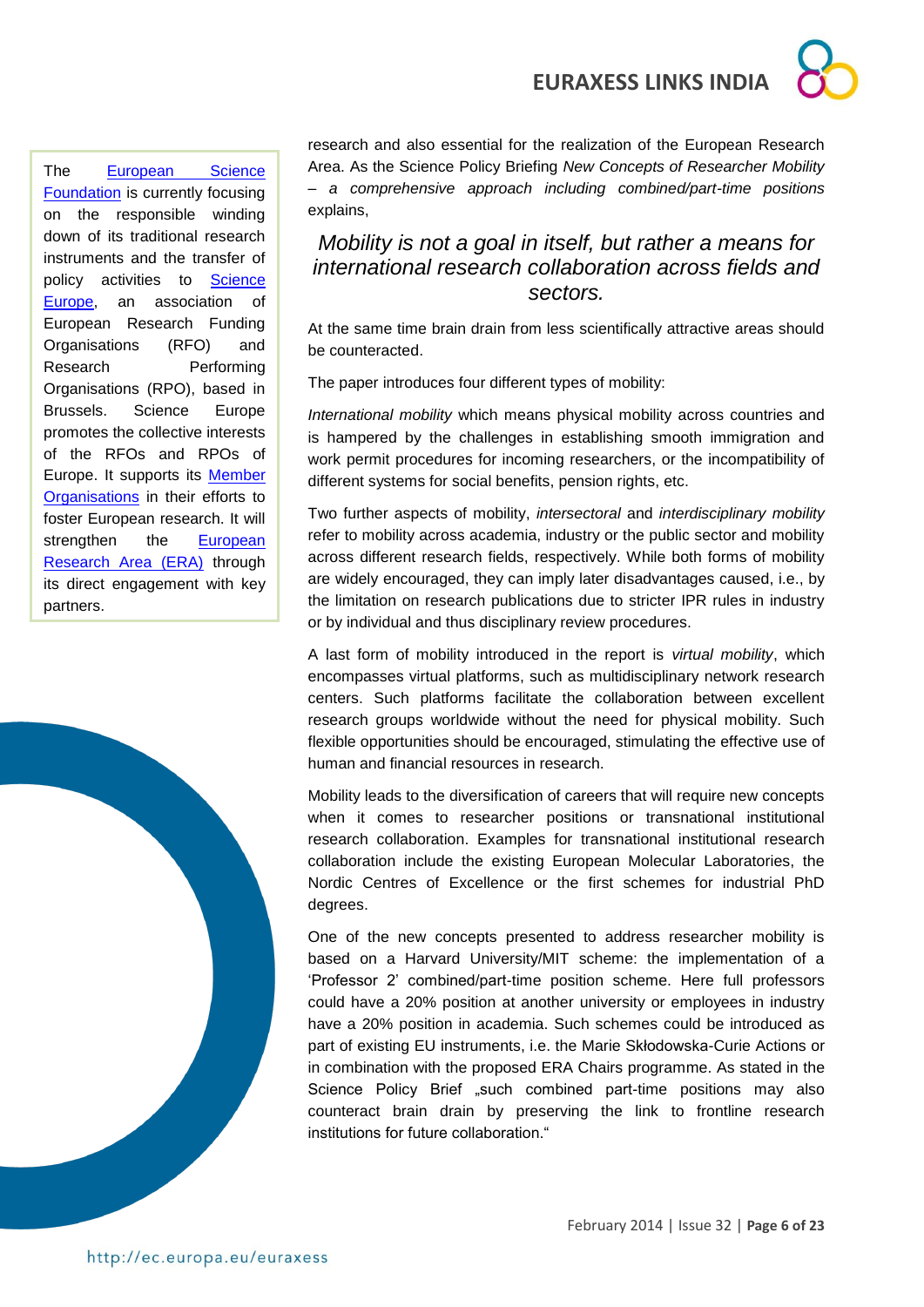#### Sources

[1] **European Science Foundation** 

[2] [Science Europe](http://www.scienceeurope.org/)

[3] European Science Foundation Science Policy Briefing: New Concepts [of Researcher Mobility](http://www.esf.org/fileadmin/Public_documents/Publications/spb49_ResearcherMobility.pdf)

[4] [OECD Education at a Glance 2013](http://www.oecd.org/edu/eag2013%20%28eng%29--FINAL%2020%20June%202013.pdf)

[5] University World News, 2 February 2014: Special Report on student [mobility](http://www.universityworldnews.com/publications/archives.php?mode=archive&pub=1&issueno=305&format=html)

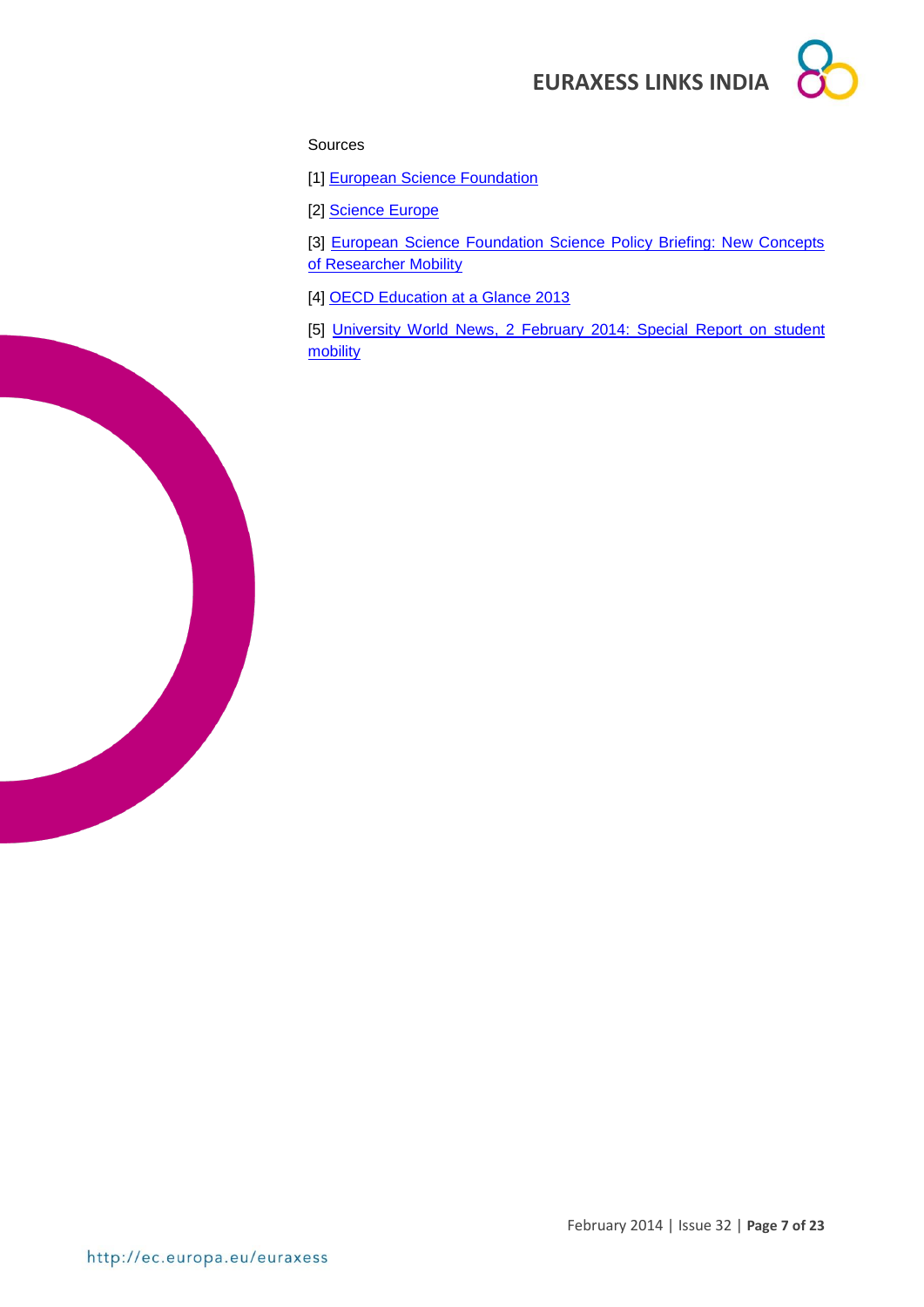## <span id="page-7-0"></span>**2 News & Developments**

## <span id="page-7-1"></span>2.1 Europe

<span id="page-7-2"></span>2.1.1 First "ERA Chairs" to boost research excellence in 11 regions

Eleven universities and technical institutes in Europe are to receive up to €2.4 million each in EU funding to boost their research capacity though the appointment of the first ever "ERA Chairs", Máire Geoghegan-Quinn, European Commissioner for Research, Innovation and Science, announced recently. The initiative aims to bridge Europe's innovation divide by attracting top academics to organisations so that they can compete with centres of excellence elsewhere in the European Research Area (ERA).

### [More information](http://europa.eu/rapid/press-release_IP-14-125_en.htm)

## <span id="page-7-3"></span>2.1.2 Capital of Innovation: six finalist cities announced

Barcelona, Espoo, Grenoble, Groningen, Malaga and Paris are the six cities shortlisted for the first European Capital of Innovation award, or iCapital. An independent panel of experts has agreed on the six finalists for the €500000 prize. The money will go to the city building the best "innovation ecosystem" - connecting citizens, public organisations, academia, and business - with a view to helping the city scale up its efforts in this field. The winning city will be announced at the [Innovation](http://ec.europa.eu/research/innovation-union/ic2014/index_en.cfm)  [Convention 2014,](http://ec.europa.eu/research/innovation-union/ic2014/index_en.cfm) Europe's premier innovation event which will take place in Brussels on 10 and 11 March.

### [More information](http://europa.eu/rapid/press-release_IP-14-67_en.htm)

<span id="page-7-4"></span>2.1.3 Nearly 5 million jobs in European app sector by 2018, says EU report

The EU's app sector has gone from zero to digital superhero in less than five years. By 2018 it could employ 4.8 million people and contribute €63 billion to the EU economy according to a report presented in Brussels. The study, carried out by GIGAOM and NUI Galway for the European Commission, shows that Europe's app developers are up to the challenge of taking the global lead. Currently, EU and North American developers generate the same levels (42% each) of app revenues in crucial EU and US markets. Although the future is bright, developers have raised concerns about the skills gap, connectivity and fragmentation which could put the app boom at risk.

Today the app economy employs 1 million developers, and 800,000 people in marketing & support posts. This could rise to 2.7 million developers + 2.1 million support staff by 2018. EU buyers and advertisers spent €6.1 billion on apps in 2013, 30% of total global app spending, growing to €18.7 billion in 2018. Consumer spending combined with advertising and contract work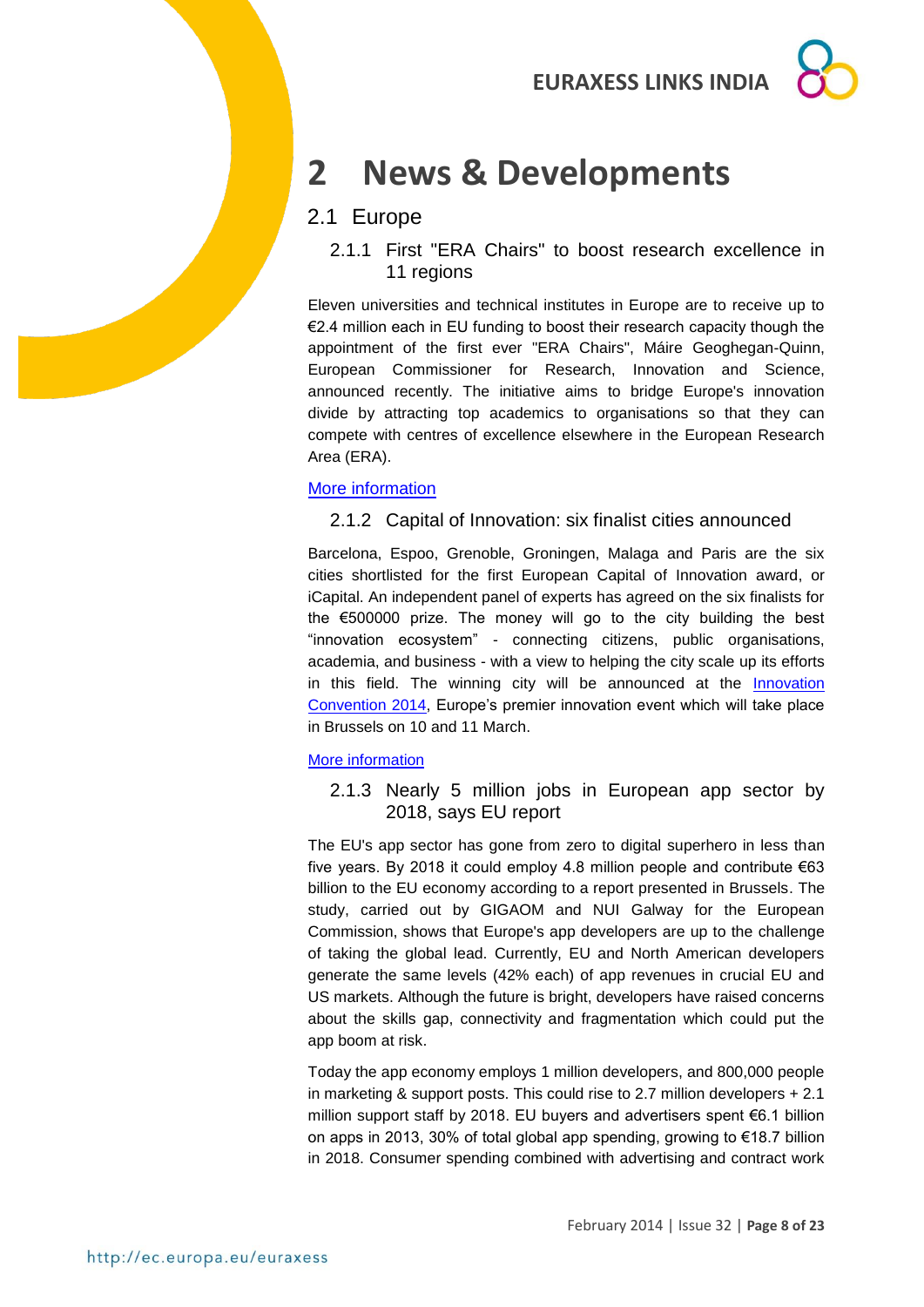

could lead to €63 billion annual revenue for the app sector within five years.

#### **Source: [European Commission](http://europa.eu/rapid/press-release_IP-14-145_en.htm)**

### <span id="page-8-0"></span>2.1.4 Bridging the gap to the market: ERC funds 67 innovative projects

The European Research Council (ERC) has announced the winners of the latest competition for its top-up funding ,'Proof of Concept'. A total of 67 researchers, who already hold ERC grants, have received up to €150,000 each to bring their pioneering 'blue sky' research closer to the market.The projects cover everything from an exploration of the molecular foundations of psychiatric disorders to technological innovations that could help rescue skiers caught in avalanches or measure extreme waves. Fundamental, 'blue sky' science  $-$  the type of research that the ERC supports  $-$  is focused on advancing knowledge, but it can sometimes generate unexpected applications. With its 'Proof of Concept' scheme, the ERC enables the full exploitation of the excellent ideas it funds. This top – up funding can cover activities aimed at commercial and societal applications, such as establishing intellectual property rights, investigating commercial and business opportunities or technical validation.

#### <span id="page-8-1"></span>**Source: [ERC](http://erc.europa.eu/sites/default/files/press_release/files/erc_pr_poc_2013_second_results.pdf)**

## 2.1.5 HORIZON 2020 new Participant Portal



On this new and friendly portal you can find and secure funding for research & innovation projects under Horizon 2020. In particular the call search tool has several filtering options to help you select funding opportunities that are most relevant to your activities.

#### [Read more](http://ec.europa.eu/research/participants/portal/desktop/en/home.html)

#### <span id="page-8-2"></span>2.1.6 'Innovation Union' on Twitter!

@innovationunion, the only official European Commission account for #Innovation & #Research. Supplied by the Communication Unit of the #EC's Research & Innovation DG. Please follow us!

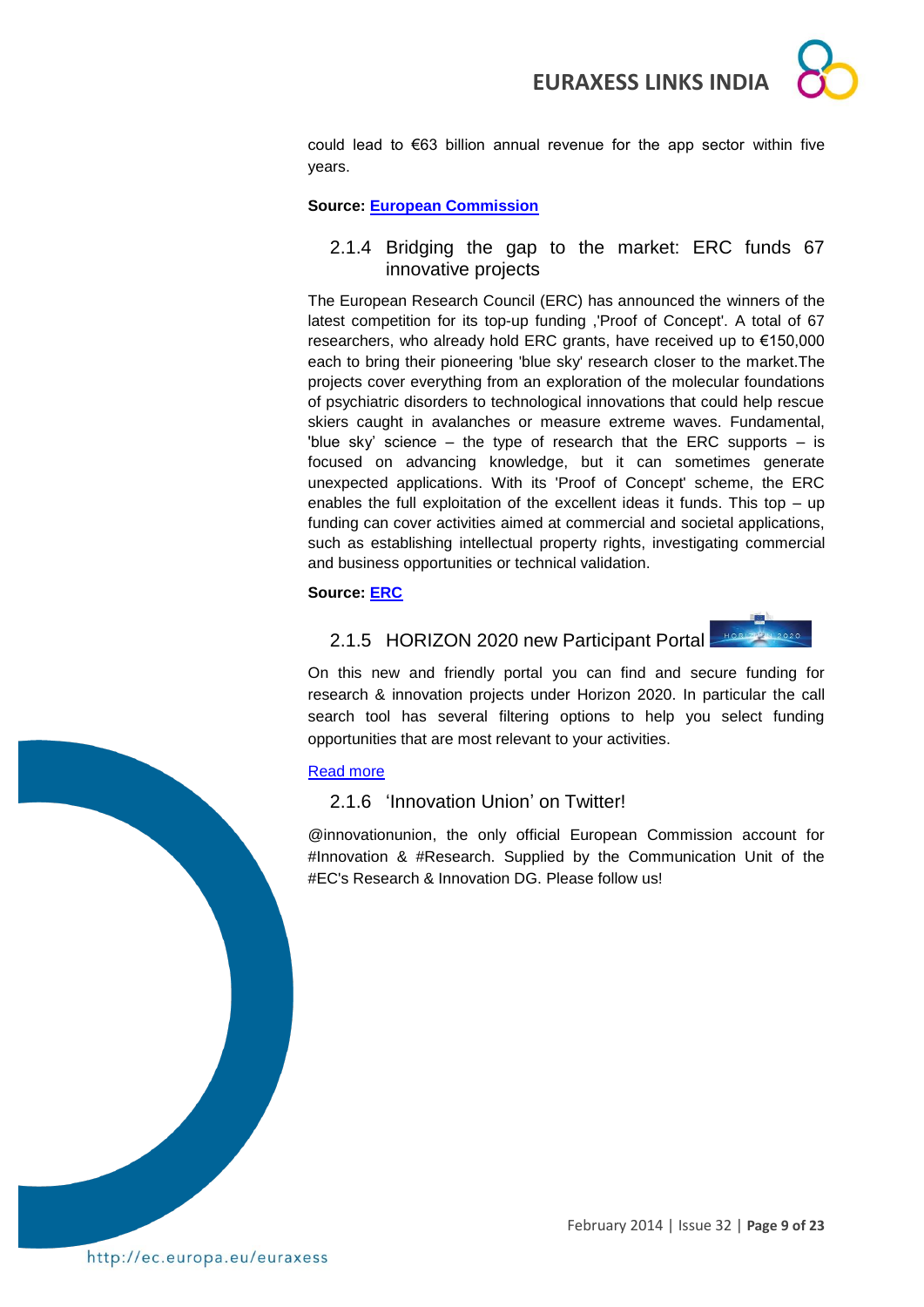## <span id="page-9-0"></span>2.2 India

### <span id="page-9-1"></span>2.2.1 Indian scientists develop software to catch computer botnets

Indian scientists have developed a monitoring software that can detect the telltale signs of botnet activity on a computer and disable the malware. Botnet, a network of computers infected with malware -so-called zombies that allow a third party to take control of those machines can be detected using a statistical tool first published in 1966, according to researchers from PSG College of Technology, Coimbatore.

In a study published in the International Journal of Electronic Security and Digital Forensics, researchers wrote that millions of computers across the globe are infected with malware, despite the best efforts of public awareness campaigns about phishing attacks and antivirus software. Security and software companies do monitor internet activity and there have been successes in destroying such botnets but malware writers are always developing new tools and techniques that allow them to infect unprotected computers and rebuild botnets, researchers said.

Researcher R Anitha and colleagues at PSG College of Technology have turned to a statistical tool known as the hidden semi-Markov model (HsMM) to help them develop monitoring software to detect botnet activity on a computer. In probability theory and statistics, a Markov process is one in which someone can predict the next state of a process based on its current state without knowing the full history of the process. A hidden-Markov model would thus include variables of which the observer has no sight but can infer and so predict an outcome.

Predicting whether it rained on a given day based on whether a fairweather-only walker was out on a given day without you having a weather report for their area involves a hidden-Markov process. A hidden semi-Markov model then involves a process of this sort but where the timeelapsed into the current state affects the prediction. The team has applied the statistical logic of the hidden semi-Markov model to forecast the characteristics of internet activity on a given computer suspected of being a "zombie computer" in a botnet based on management information base (MIB) variables.

These variables are the components used to control the flow of data packets in and out of the computer via the internet protocol. Their approach can model the "normal" behaviour and then highlight botnet activity as being a deviation from the normal without the specific variables that are altered by the malware being in plain sight. Tests on a small zombie computer network shows that the hidden semi-Markov model researchers have developed as a lightweight and real-time detection system can see through this disguise easily. If implemented widely such a system could lock down this kind of botnet very quickly and slow the assimilation of zombie computers by criminals and others with malicious intent, researchers said.

Source: [Hindustan Times](http://www.hindustantimes.com/news-feed/science/indian-scientists-develop-software-to-catch-computer-botnets/article1-1180591.aspx#sthash.7idQ1q3T.dpuf)

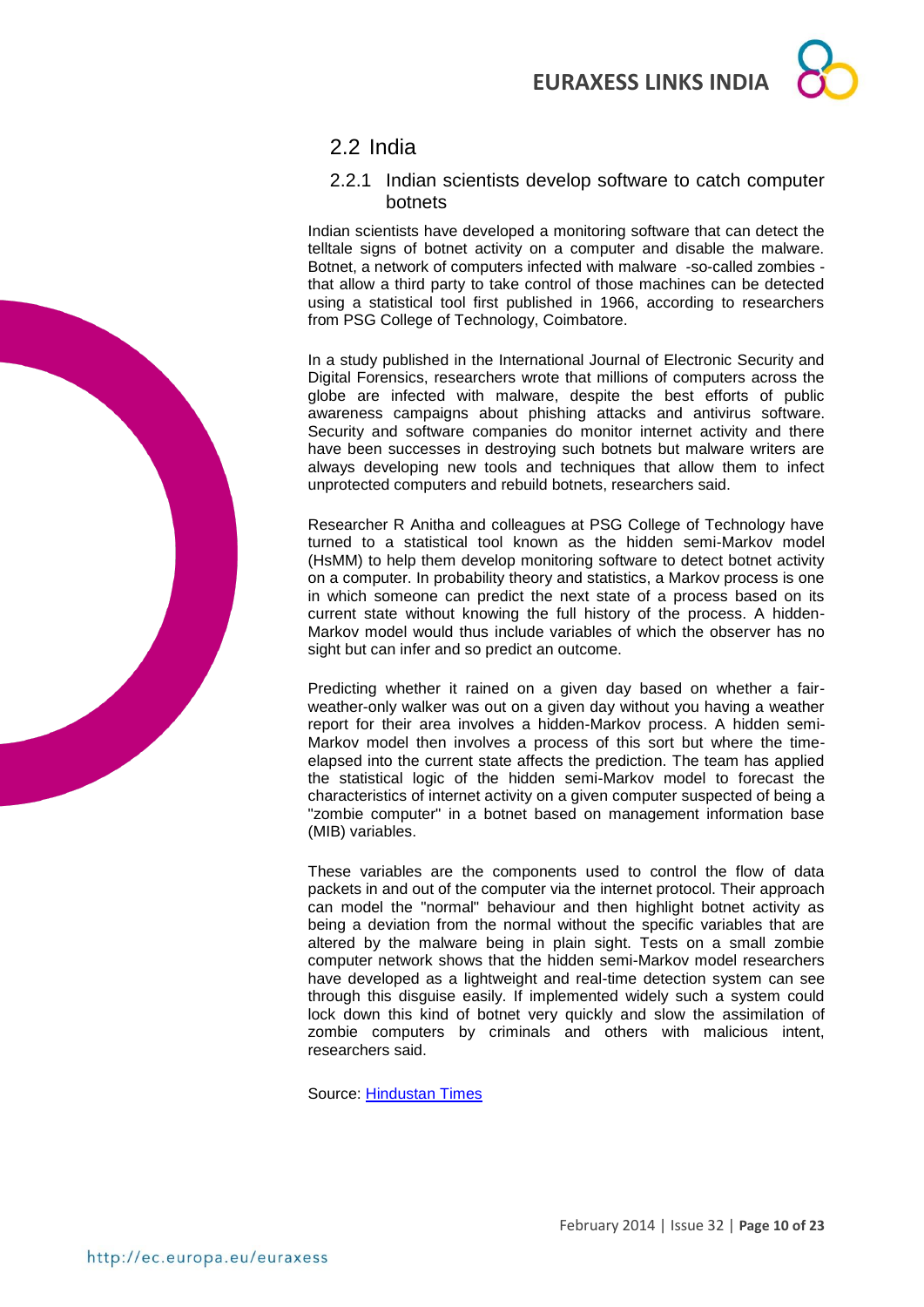

## <span id="page-10-0"></span>2.2.2 New Technological Skills and Programmes for Seismology and Earthquake Prediction Related Research

The Government has adopted new technological skills and programmes for seismology and earthquake prediction related research. Under it Preparatory studies have been initiated to carry out scientific investigations and select the suitable site for deep borehole drilling in the Koyna-Warna region. The investigations include, Seismological, Geophysical (seismic, gravity, magnetic), LIDAR, geomorphology and structural geological studies, apart from a few shallow  $(-1)$  km) exploratory boreholes. However.no apparent increase in the frequency of the tremors of earthquake in the country has been noticed.

As a part of the Koyna Deep Borehole Programme it is envisaged to set up a Research Laboratory at Karad. The Maharashtra Government has provided 125 acres of land in Hazarmachi area of Karad Taluka and Foundation Stone has already been laid by Hon'ble Minister of Earth Science on 24th May 2012 in presence of Hon'ble Chief Minister, Maharashtra and Secretary, Ministry of Earth Sciences.

Further, the Earth System Science Organization (ESSO) of the Ministry of Earth Sciences (MoES) is in the process of re-structuring the operational seismology and earthquake research in the country under the umbrella of a dedicated Center of excellence in Seismology. The broad objectives of the Center are as follows:

i) Provide earthquake (M:3.0 and above) related information to all user agencies in shortest possible time

ii) Provide earthquake hazard and risk related products of specific region, required by various agencies for institutionalizing various preventive measures for design and construction of earthquake resistant structures, land use planning and for enacting building bye-laws towards minimizing damage to property and loss of lives due to earthquakes.

Carry out research in pure and applied seismology and earthquake precursory phenomena, earthquake processes and modeling.

Earthquake prone areas of the county have been identified on the basis of scientific inputs relating to seismicity, earthquakes occurred in the past and tectonic setup of the region. Based on these inputs, Bureau of Indian Standards [IS 1893 (Part I):2002], has grouped the country into four seismic zones viz. Zone-II, -III, -IV and -V. Of these, Zone V is seismically the most active region, while zone II is the least. Broadly, Zone – V comprises entire northeastern India, parts of Jammu and Kashmir, Himachal Pradesh, Uttaranchal, Rann of Kutch in Gujarat, part of North Bihar and Andaman & Nicobar Islands. Zone – IV covers remaining parts of Jammu and Kashmir and Himachal Pradesh, National Capital Territory (NCT) of Delhi, Sikkim, Northern Parts of Uttar Pradesh, Bihar and West Bengal, parts of Gujarat and small portions of Maharashtra near the west coast and Rajasthan. Zone – III comprises Kerala, Goa, Lakshadweep islands, remaining parts of Uttar Pradesh, Gujarat and West Bengal, Parts

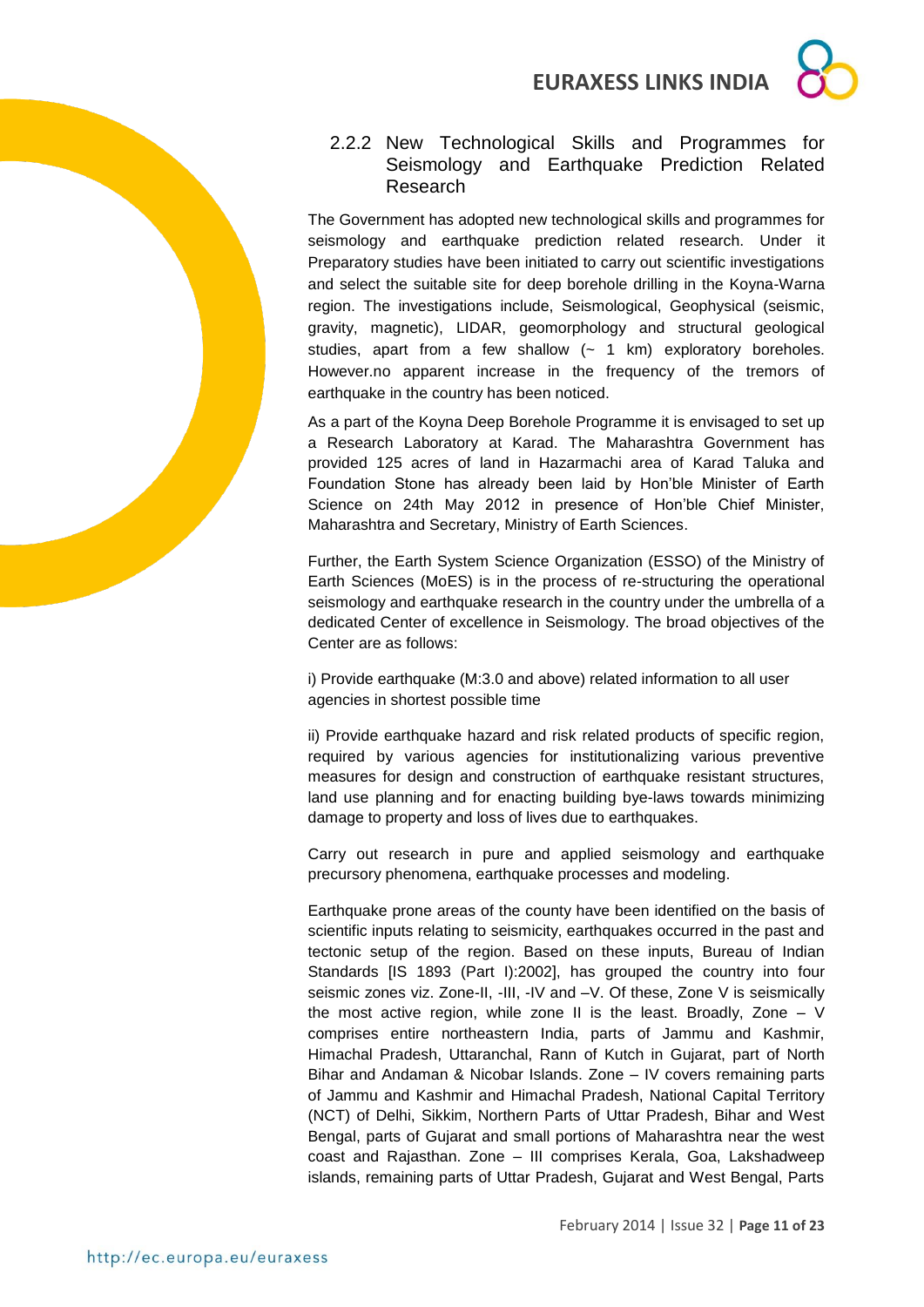of Punjab, Rajasthan, Madhya Pradesh, Bihar, Jharkhand, Chhattisgarh, Maharashtra, Orissa, Andhra Pradesh, Tamilnadu and Karnataka. Zone – II covers remaining parts of country.

Union Minister of Science & Technology and Earth Sciences Shri S.Jaipal Reddy gave this information in reply to a written question in the Lok Sabha.

Source: [India Current Affairs](http://indiacurrentaffairs.org/new-technological-skills-and-programmes-for-seismology-and-earthquake-prediction-related-research/)

## <span id="page-11-0"></span>2.3 India-Europe cooperation

<span id="page-11-1"></span>2.3.1 'Research, Innovation & Higher Education: European Roadshow 2014 in India' (9 January-31 March 2014)

The roadshow is a series of one-day information sessions organized throughout India to showcase and promote EU-India collaboration in R&I and Higher Education.

The Delegation of the European Union to India, in partnership with its Member States, Countries Associated to the Horizon 2020 program, and associated partners such as R&I support services are jointly organizing a third series of information seminars throughout India to raise awareness amongst Indian research and innovation (R&I) community about EU-India co-operation opportunities in R&I and Higher Education, including mobility schemes open to Indian students and support services such as partner search tools.

Throughout the roadshow, about 30 European\* R&I counsellors and representatives of European research organizations will make some 84 presentations in 16 key R&I hot spots in India over a three months period. Indian participants in past cooperation programs with Europe will also present their experiences and lessons learnt.

A key objective of the roadshow is to promote Indian participation in EU research programmes, in accordance with the EU-India Joint Declaration on Research and Innovation Cooperation signed at the last EU-India Summit (New Delhi, February 2012). They will also encourage new stakeholders – e.g. research institutes less accustomed to EU programs, and industry – to take part, and to engage into international cooperation in areas of mutual interest.

Information on dates and locations for next stops are also available in section 5 Events of the Newsletter.

Participation is free-of-charge but registration is required. Online registration click [here](http://www.euindiacoop.org/campaign2014/)

Source: [The European Union Delegation to India](http://eeas.europa.eu/delegations/india/eu_india/research_innovation/2014_en.htm)

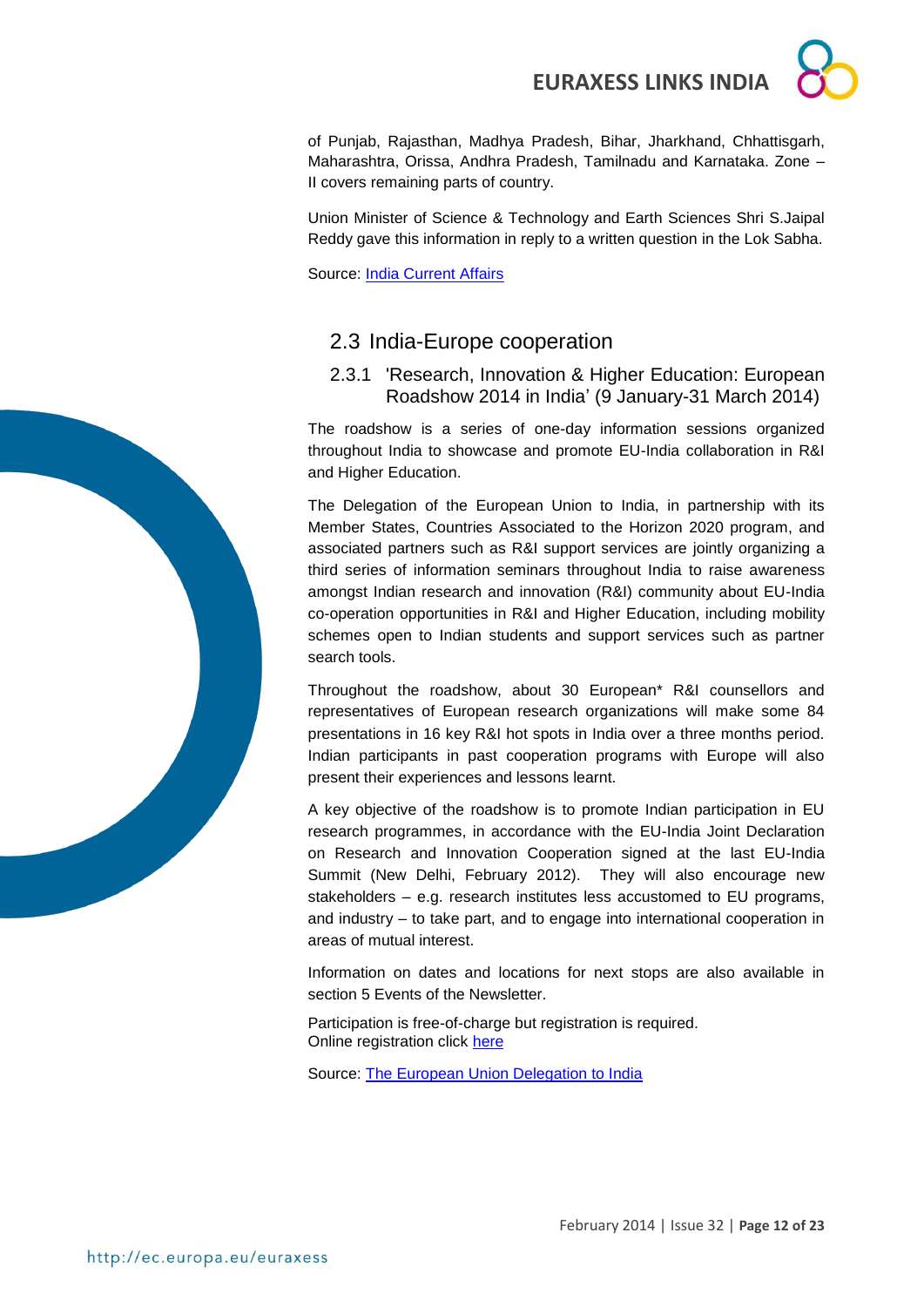## <span id="page-12-0"></span>2.3.2 India, Netherlands to jointly research stroke, dementia causes

India and the Netherlands have launched a joint research project to go into the cause of stroke and dementia.

Visiting Dutch Health, Welfare and Sports Minister Edith Schippers, and India's Science and Technology Minister Jaipal Reddy launched the research project to be jointly executed by the All India Institute for Medical Sciences (AIIMS) here and Erasmus Medical Center, Rotterdam (the Netherlands).

The two top medical research institutes will research into the causes of stroke and dementia.

India's department of biotechnology, under the science and technology ministry, has committed around Rs.33 crore towards the project, said a Netherlands Embassy press release.

The study consists of a large-scale, long-term study following thousands of people. The launching ceremony took place in AIIMS here.

Stroke mortality in India is 25 times that of malaria and research has shown that Indians may be more susceptible to stroke than their western counterparts.

The joint Indo-Dutch study will investigate into this intriguing finding. Beginning in 2015, a group of 15,000 people aged 50 and above from Delhi and Gurgaon area will be followed for 10 years to assess risk factors associated with stroke and Alzheimer's disease.

The findings will be compared with those of similar studies being carried out by Erasmus MC in the area around Rotterdam.

Although epidemics still do occur in India year after year, the majority of the disease burden is now caused by non-communicable diseases (NCDs) such as diabetes and stroke.

These diseases largely affect the middle-aged and older populations.As India's population is ageing rapidly, the number of Indians suffering from NCDs will see a tremendous increase as well. With a view of improving the quality of life of its older people the Indian government is stepping up its research into aging and associated diseases.

Other collaborations between AIIMS and the Erasmus MC in the areas of neuroscience and gastroenterology are also ongoing, the statement said.

Source: [Business Standard](http://www.business-standard.com/article/printer-friendly-version?article_id=114013001388_1)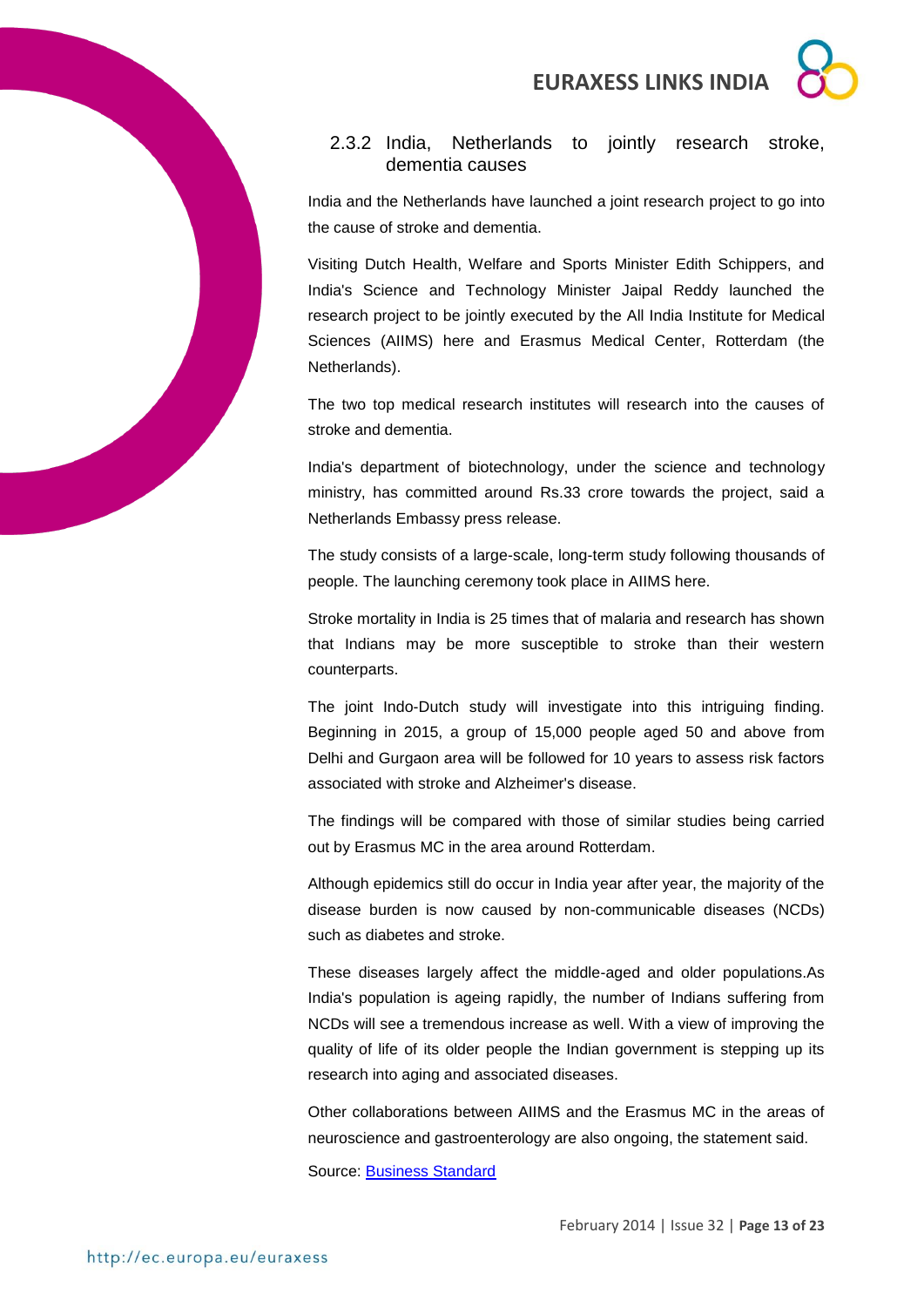## <span id="page-13-0"></span>**3 Grants & Fellowships**

<span id="page-13-1"></span>3.1 New Call for Proposals EU-India Research and Innovation Partnership

(Ref.EuropeAid/135474/DD/ACT/IN)

### **Deadline for submission of Concept note 21 March 2014 Deadline for submission of Full application 30 May 2014**

The **overall objective** of the action is to support the implementation of the Indo-European Partnership for Research and Innovation.

#### The **specific objectives** of the action are:

i) To create and strengthen EU-India research and innovation partnerships ii) To increase the mobility of European researchers and innovators from research based clusters in Europe to clusters in India

#### **Focus Areas:**

This call for proposal consists of the following 6 lots**:** (i) Environment, (ii) Biotechnology, (iii) Transport, (iv) Energy, (v) Health, (vi) Information and communication technologies.

The aims of this action are: i) to stimulate the setting up of EU-India cluster-to-cluster partnerships in research and innovation, and ii) to support mobility of European research and innovation stakeholders from research based clusters in Europe to clusters in India.

This will result in increased knowledge, human resources and mutual understanding between the EU and India, contributing to fully exploiting the potential of Indo-European research and innovation cooperation towards finding solutions to common societal challenges.

#### **Applicants must:**

- Be specific types of organisations such as: non-governmental organisations, public sector operators, local authorities, international (inter-governmental) organisations as defined by Article 43 of the Implementing Rules to the EC Financial Regulation **or**
- Be entities conducting research (universities, research organisations and research for-profit bodies) and business entities (large enterprises and SMEs)

**Budget-** EUR **2,000,000** made available under this Call for Proposals – Indicative allocation of funds by lot: EUR 333 333.

**Size of grants-** The EU grant must fall between the following minimum and maximum amounts for each lot: € 300,000 - € 333,333

The proposed contribution of the EU must be between 72-80% of the total estimated cost of the action.

Detailed Guidelines for the call clincking [here.](https://webgate.ec.europa.eu/europeaid/online-services/index.cfm?do=publi.welcome&nbPubliList=15&orderby=upd&orderbyad=Desc&searchtype=RS&aofr=135474)

Questions can be sent to: [DELEGATION-INDIA-PROPOSALS2014@eeas.europa.eu](mailto:DELEGATION-INDIA-PROPOSALS2014@eeas.europa.eu)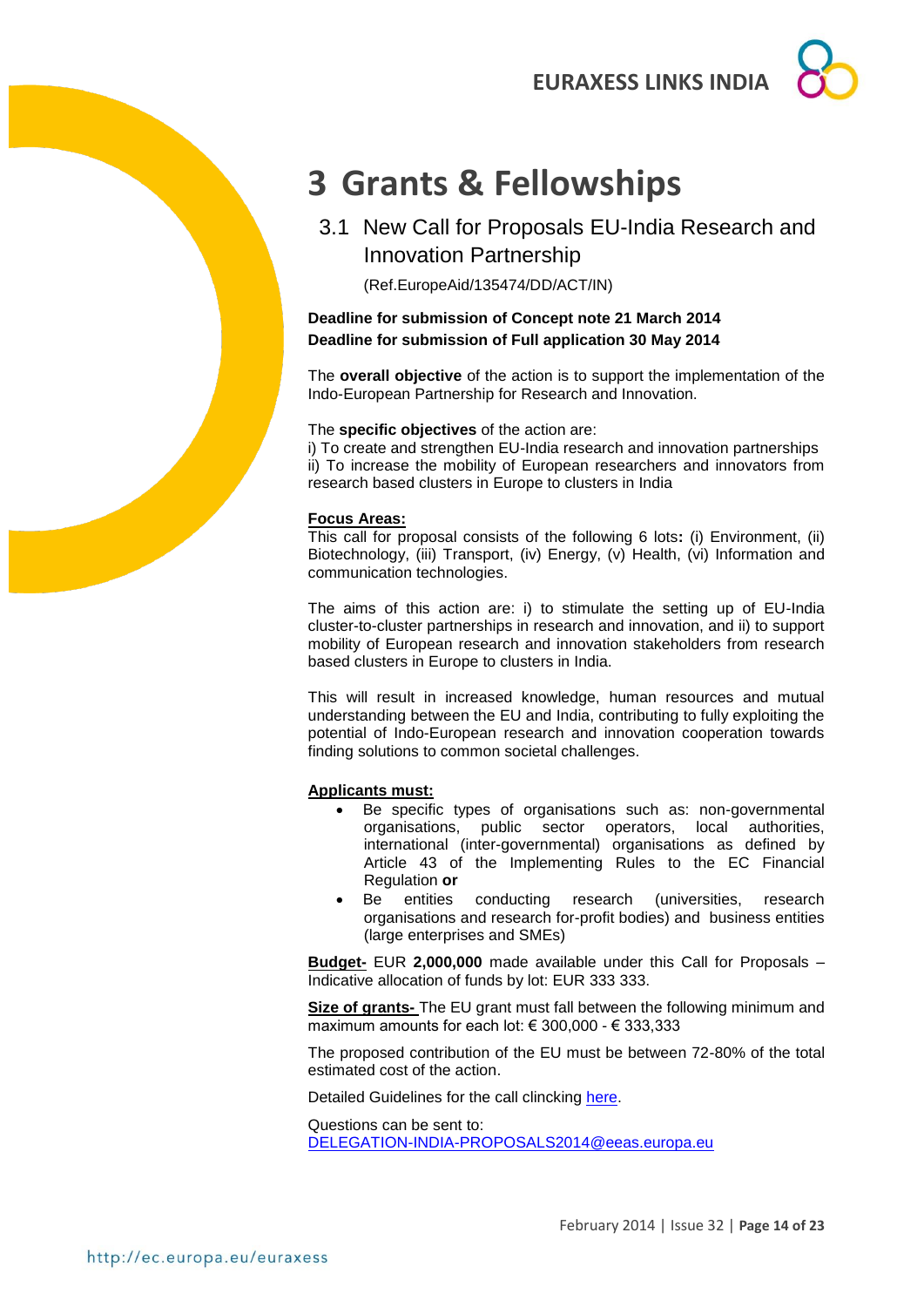

## <span id="page-14-0"></span>3.2 Calls open under Previous Framework Programmes (FP7 – CIP)

Below is a list of all calls still open under [FP7](http://ec.europa.eu/research/fp7/understanding/fp7inbrief/home_en.html) and [CIP.](http://ec.europa.eu/cip/) You can click on each of the calls for full details.

| <b>Capacities</b>                                            | <b>Deadline</b>  |  |
|--------------------------------------------------------------|------------------|--|
| Support for the coherent development of<br>research policies | 15 April 2014    |  |
| <b>Cooperation</b>                                           | <b>Deadline</b>  |  |
| Joint technology initiative (IMI JU)                         | 8 April 2014     |  |
| <b>Joint technology initiative (FCH JU)</b>                  | 27 February 2014 |  |
| <b>Joint technology initiative (Clean Sky)</b>               | 3 March 2014     |  |
| <b>Entrepreneurship and Innovation (EIP)</b>                 | <b>Deadline</b>  |  |
| <b>Transfer of business</b>                                  | 5 March 2014     |  |

Source: [Research and Innovation Participant Portal](http://ec.europa.eu/research/participants/portal/desktop/en/opportunities/fp7)



## <span id="page-14-1"></span>3.3 Horizon 2020– First calls

**Deadline for submission:** please check under specific call.

Two calls are highlighted in this section (i.e. Marie Skłodowska-Curie's RISE and one on Water Innovation with special attention to India).

145 calls were published in December 2013 under the new EU Framework Programme for Research and Innovation, [Horizon 2020.](http://ec.europa.eu/programmes/horizon2020/en/)

The calls cover a wide range of researche. fields, from basic research to social sciences and humanities, and including various funding schemes, from international project-based grants to individual fellowships.

They are distributed among the three pillars of Horizon 2020:

- **Excellent Science**: 22 open calls (including European Research Council Starting and Consolidator Grant *–* see further below - and [Marie](http://ec.europa.eu/research/participants/portal/desktop/en/opportunities/h2020/calls/h2020-msca-rise-2014.html)  [Sklodowska-Curie Research and Innovation Staff Exchange \(RISE\)](http://ec.europa.eu/research/participants/portal/desktop/en/opportunities/h2020/calls/h2020-msca-rise-2014.html)

**Deadline for MSC RISE: 24 April 2014**)

- **Industrial Leadership**: more than 40 calls.

- **Societal Challenges**: around 80 calls (including one on Water Innovation of particular interest to India – see below -).

Access all open calls on the [Horizon 2020 Participant Portal.](http://ec.europa.eu/research/participants/portal/desktop/en/opportunities/h2020)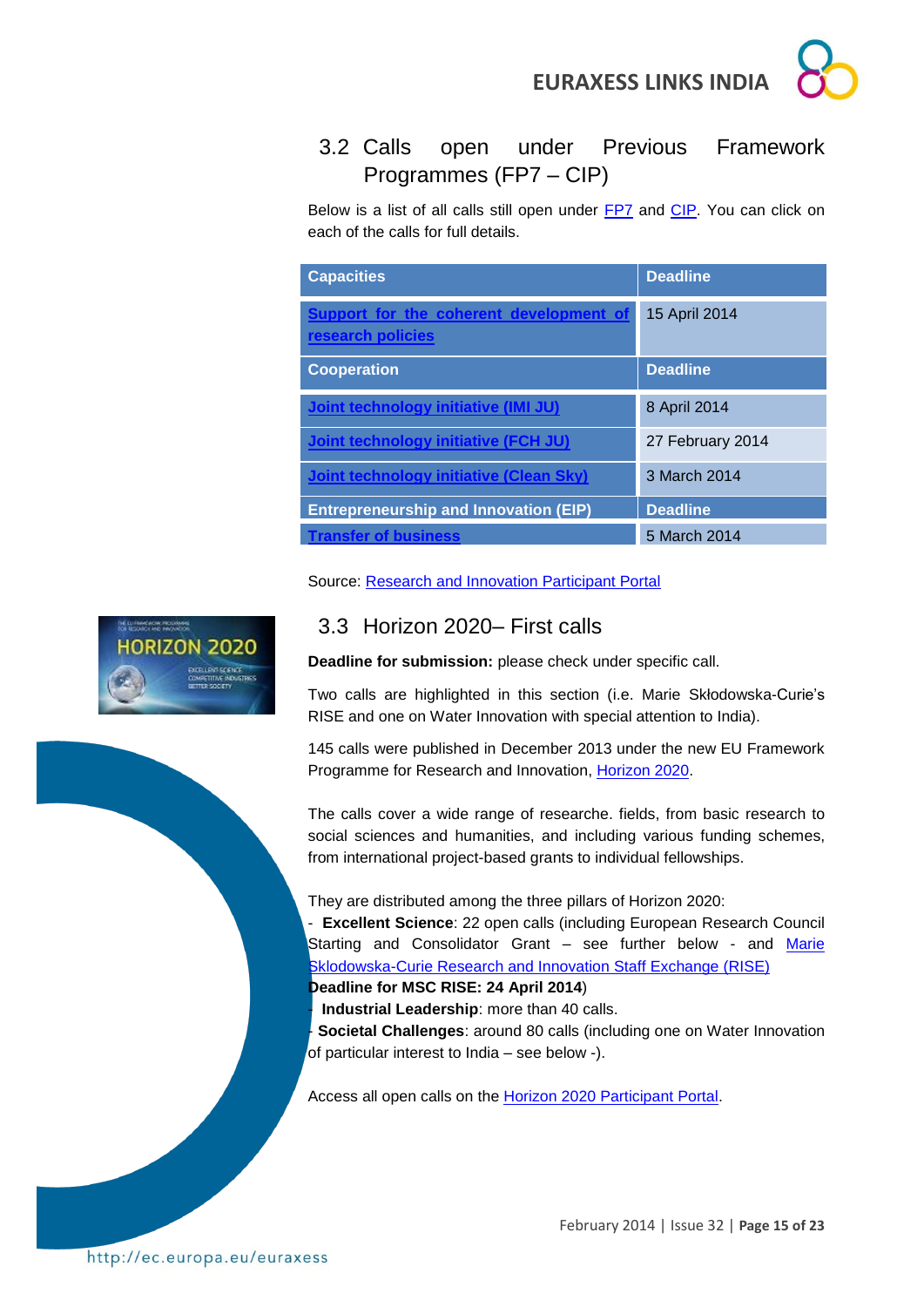

## <span id="page-15-0"></span>3.3.1 Water Innovation: Boosting its value for Europe

#### **Deadline for submission of proposals: 8 April 2014**

Scope: Proposals addresseing **strategic partnerships**. Proposals contributing to implementing on-going international activities and partnerships where the EU Member States are jointly committed to providing a more coherent approach to research and innovation (**e.g. EU/Member States-India research and innovation partnership on water**, China-Europe Water Platform) that aim at establishing a shared strategic research and innovation agenda will be given priority.

Expected impacts: Creation of market opportunities for European water innovations outside Europe, thus supporting the implementation of the EIP 'Water' and its priority areas. Support to the implementation of the objectives set by the Strategic Forum for International Science and Technology Cooperation.

Type of action: coordination and support actions.

Further details [here](http://ec.europa.eu/research/participants/portal/desktop/en/opportunities/h2020/topics/2576-water-5a-2014.html#tab1)

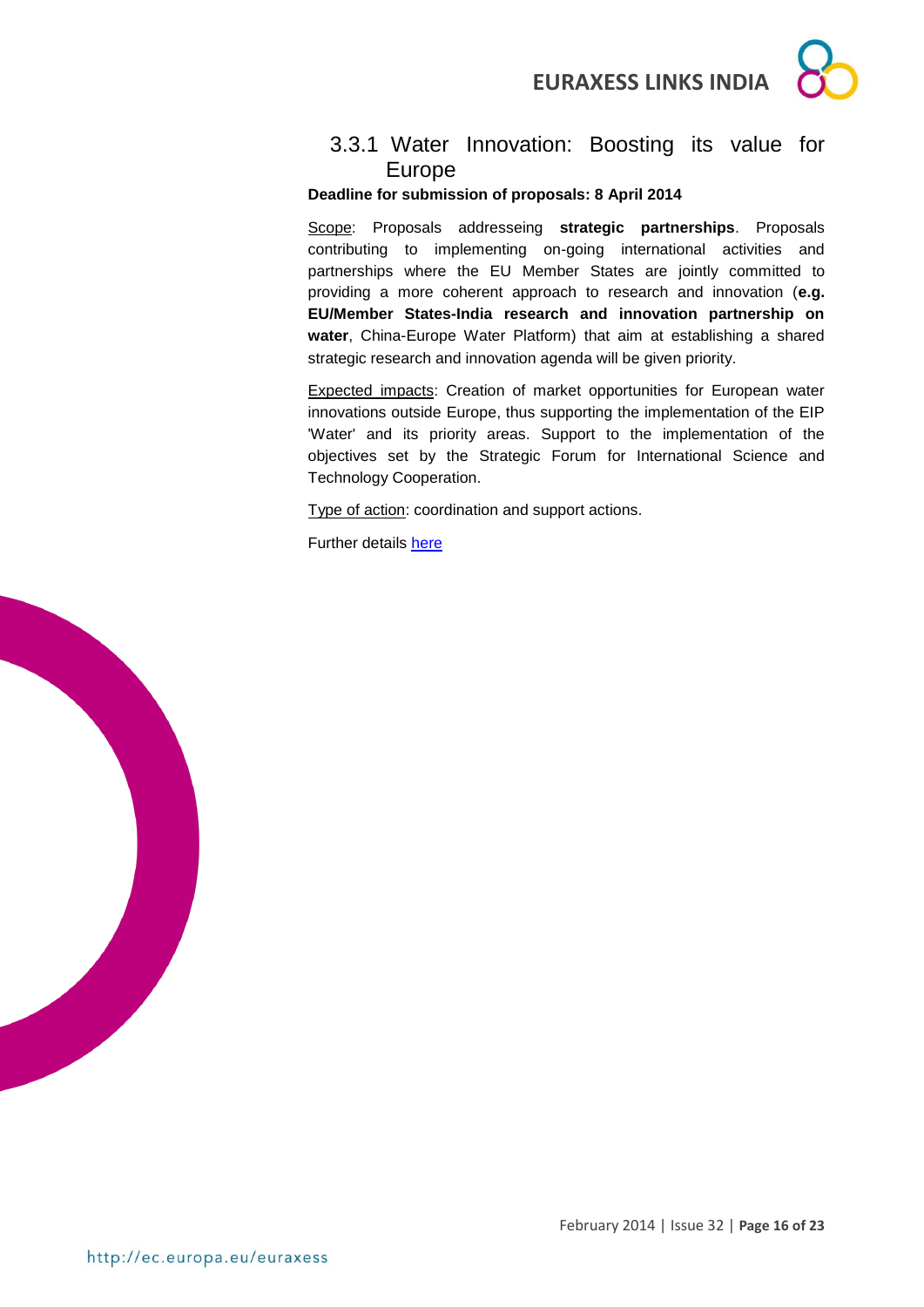



European Research Council Festivalent by the Furnisian Commission **Supporting top researchers** from anywhere in the world

#### **About ERC**

Set up in 2007 by the EU, the [European Research Council](http://erc.europa.eu/)

is the first pan-European funding organization for frontier research. It aims to stimulate scientific excellence in Europe by encouraging competition for funding between the very best, creative researchers of any nationality and age. The ERC also strives to attract top researchers from anywhere in the world to come to Europe. It funds young, early-career top researchers [\('ERC](http://erc.europa.eu/starting-grants)  [Starting grants'](http://erc.europa.eu/starting-grants)), already independent excellent scientists (' ERC Consolidator [Grants](http://erc.europa.eu/consolidator-grants) '), and senior research leaders [\('ERC Advanced](http://erc.europa.eu/advanced-grants)  [Grants'\)](http://erc.europa.eu/advanced-grants). More: [ERC](http://erc.europa.eu/) 

## <span id="page-16-0"></span>3.4 European Research Council (ERC)-Open calls

The ERC's frontier research grants operate on a 'bottom-up' basis without predetermined priorities [\(ERC Work Programme 2014\)](http://erc.europa.eu/sites/default/files/document/file/ERC_Work_Programme_2014.pdf). Both calls below (ERC-2014-STG and ERC-2014-CoG) consist of one call with a single deadline applying to each of the three main research domains:

- Physical Sciences & Engineering
- Life Sciences
- Social Sciences & Humanities

## **Call for proposals for ERC Starting Grant Deadline for submission: 25 March 2014.** .

ERC Starting Grants are designed to support excellent Principal Investigators at the career stage at which they are starting their own independent research team or programme. This action is open to researchers of any nationality who intend to conduct their research activity in any Member State or Associated Country.

Starting Grants may be awarded up to a maximum of EUR 1 500 000 for a period of 5 years.

Further information [here.](http://ec.europa.eu/research/participants/portal/desktop/en/opportunities/h2020/topics/55-erc-stg-2014.html)

### **Call for proposals for ERC Consolidator Grant Deadline for submission: 20 May 2014**

ERC Consolidator Grants are designed to support excellent Principal Investigators at the career stage at which they may still be consolidating their own independent research team or programme. This action is open to researchers of any nationality who intend to conduct their research activity in any Member State or Associated Country.

Consolidator Grants may be awarded up to a maximum of EUR 2 000 000 for a period of 5 years with a possible additional of 750 000 EUR.

Further information [here.](http://ec.europa.eu/research/participants/portal/desktop/en/opportunities/h2020/topics/76-erc-cog-2014.html)

## **Call for proposals for ERC Proof of Concept Grants**

**Deadlines: 1 April 2014 (1st deadline). 1 October 2014 (2nd deadline)**. Frontier research often generates unexpected or new opportunities for commercial or societal application. The ERC Proof of Concept Grants aim to maximise the value of the excellent research that the ERC funds, by funding further work (i.e. activities which were not scheduled to be funded by the original ERC frontier research grant) to verify the innovation potential of ideas arising from ERC funded projects.

Proof of Concept Grants are therefore on offer only to Principal Investigators whose proposals draw substantially on their ERC funded research. The financial contribution will be up to a maximum of EUR 150 000 for a period of 18 months.

Further information [here.](http://ec.europa.eu/research/participants/portal/desktop/en/opportunities/h2020/topics/56-erc-poc-2014.html)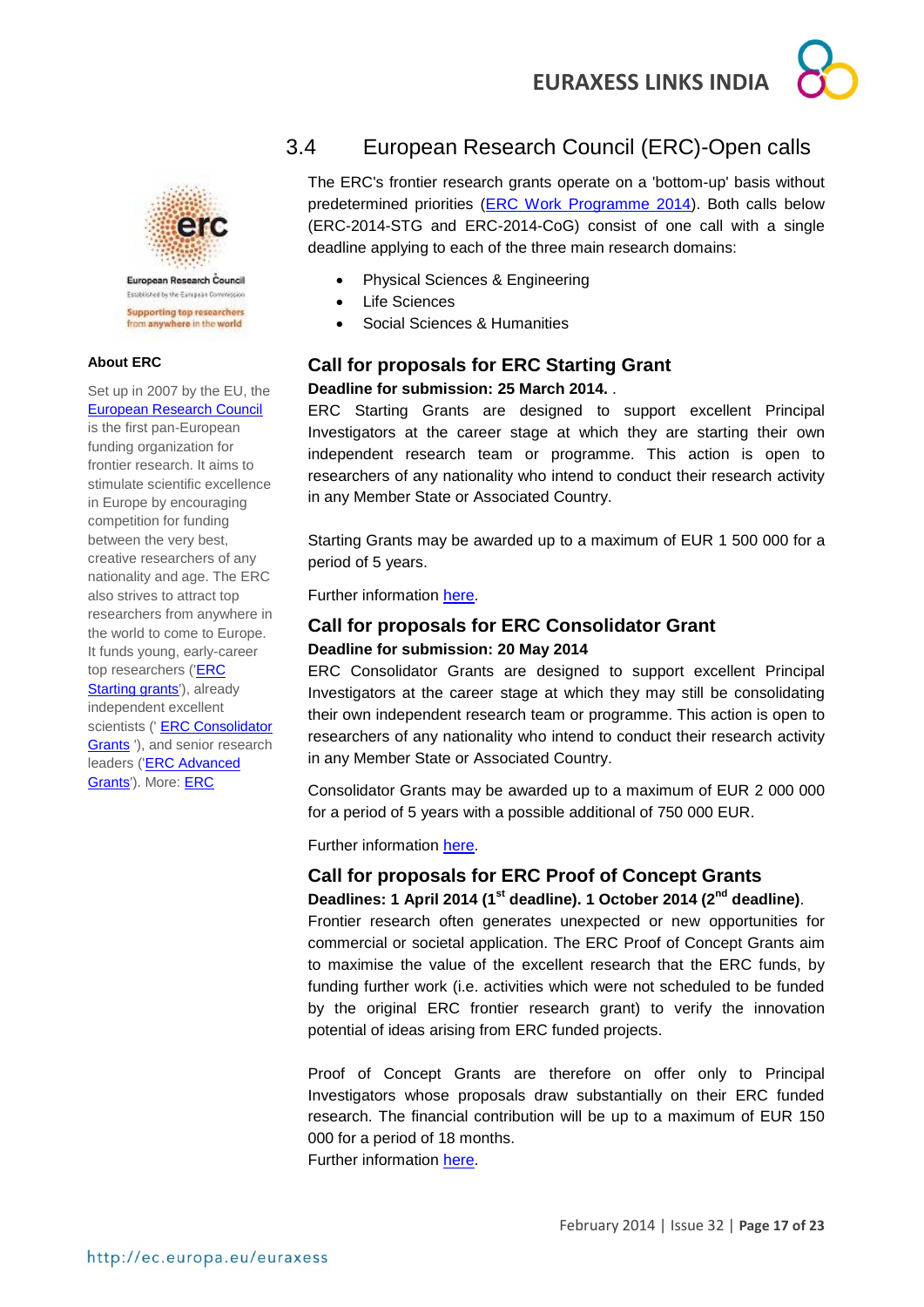## <span id="page-17-0"></span>3.5 Infect-ERA 2<sup>nd</sup> Joint Call for Proposals: Coordination of European funding for infectious diseases research

#### **Deadline for submission: 2 April 2014**

Transnational research consortia are invited to submit proposals related with at least one of the following themes, which are equal in relevance for this call:

1. **Assess the role of commensal flora in homeostasis and microbe's pathogenicity, and elucidate how commensal organisms or probiotics can be used to prevent or treat infections.**

2. **Development and application of new techniques to investigate the initial steps of the infection process.**

To address these themes, the proposals should integrate one of the following approaches:

(i) Application of novel approaches and technologies such as metagenomics, transcriptomics, and metabolomics.

(ii) Integration of new approaches to understand the effect of the pathogen upon infection and to develop biomarkers, preventive, diagnostic and therapeutic tools.

**Proposals focused on HIV/AIDS, hepatitis B/C, malaria and tuberculosis are not in the scope of the call.**

Each consortium applying to this call must include **a maximum of six participants** (maximum of two partners per country) from **a minimum of three participating countries (Austria, Belgium, France, Germany, Hungary, Israel, India, Poland, Portugal, Romania, Spain, Sweden).**

**Young scientists. -** Part of the available funding is dedicated especially to consortia of young scientists. Each project leader of such consortia must be a "young scientist", which is defined as having been awarded a PhD or equivalent at least two and a maximum of nine years before the deadline for submission of pre proposals (periods of maternity/paternity leave or military service shall be taken into account).

Further information [here.](https://www.submission-infect-era.eu/)

## <span id="page-17-1"></span>3.6 India-Spain Cooperation on Industrial R&D

#### **Application deadline: 15 March 2014**

Funding support for industry-driven and close to market R&D Projects between India and Spain leading to commercialization.

Application must be led by the industry from India and Spain and the participation of research institutes and the academia in the projects is strongly encouraged. Minimum Eligibility Criteria: one qualified partner from each country (1 Indian Company + 1 Spanish Company).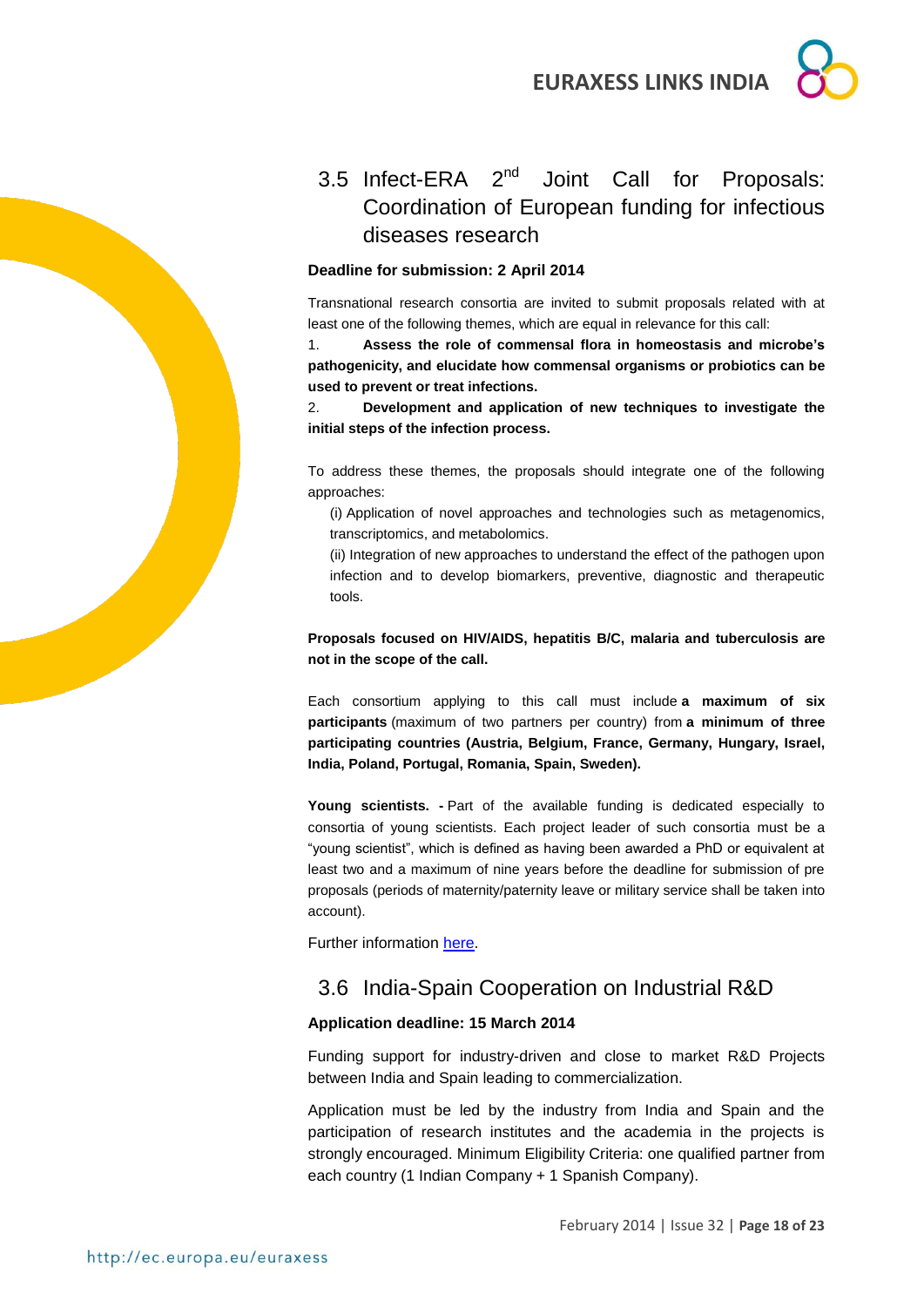

The spirit of the Programme is to promote co-operation between companies in a voluntary basis, meaning cooperation between independent companies.

### Eligible sectors: **1. Water Technologies** and **2. Information and Communication Technologies (ICT)**

Funding support will be given to each partner by its own Implementing Organisation (GITA in India, CDTI in Spain) in accordance with their internal regulations.

Full details of the request for proposals [here](http://gita.org.in/funding_India-Spain.html)

<span id="page-18-0"></span>3.7 India-UK Collaborative Industrial R&D Programme

## **Deadline for registration as applicant: 2 April 2014 Deadline for submission of proposal: 9 April 2014**

The programme is open to Indian & UK based businesses of all sizes and research & academic organisations working in collaboration with business partners. The minimum collaboration desired is one business from India working in collaboration with one business from the UK. The joint project has to be led by businesses, with a lead business partner from India and the UK.

Areas of proposals to be funded: **1 Cleantech with a focus on energy systems** and **2 Affordable healthcare**

Funding will be limited up to 50% of the total eligible cost of the project with a limit of INR 15 million (150 lakhs) per project from Indian funding agency and £300,000 per project from UK funding agency over the total duration of project.

Full details of the request for proposals [here.](http://gita.org.in/funding_India-UK.html)

## <span id="page-18-1"></span>3.8 Calls still open (see previous newsletters for more details)

**Erasmus Mundus** – **2014 Call for Proposals Action 2 (Partnerships):** Open to European higher education institutions and institutions in other countries. Deadline for submission: 3 March 2014. Further information: [Erasmus Mundus](http://eacea.ec.europa.eu/erasmus_mundus/funding/higher_education_institutions_en.php)

**Indo-Belgian Research and Technology Cooperation-Call for Proposals Support of Networking Activities** Deadline for submission: 3 March 2014 Further information: [DST](http://www.dst.gov.in/whats_new/whats_new13/cop_belcall2014.pdf)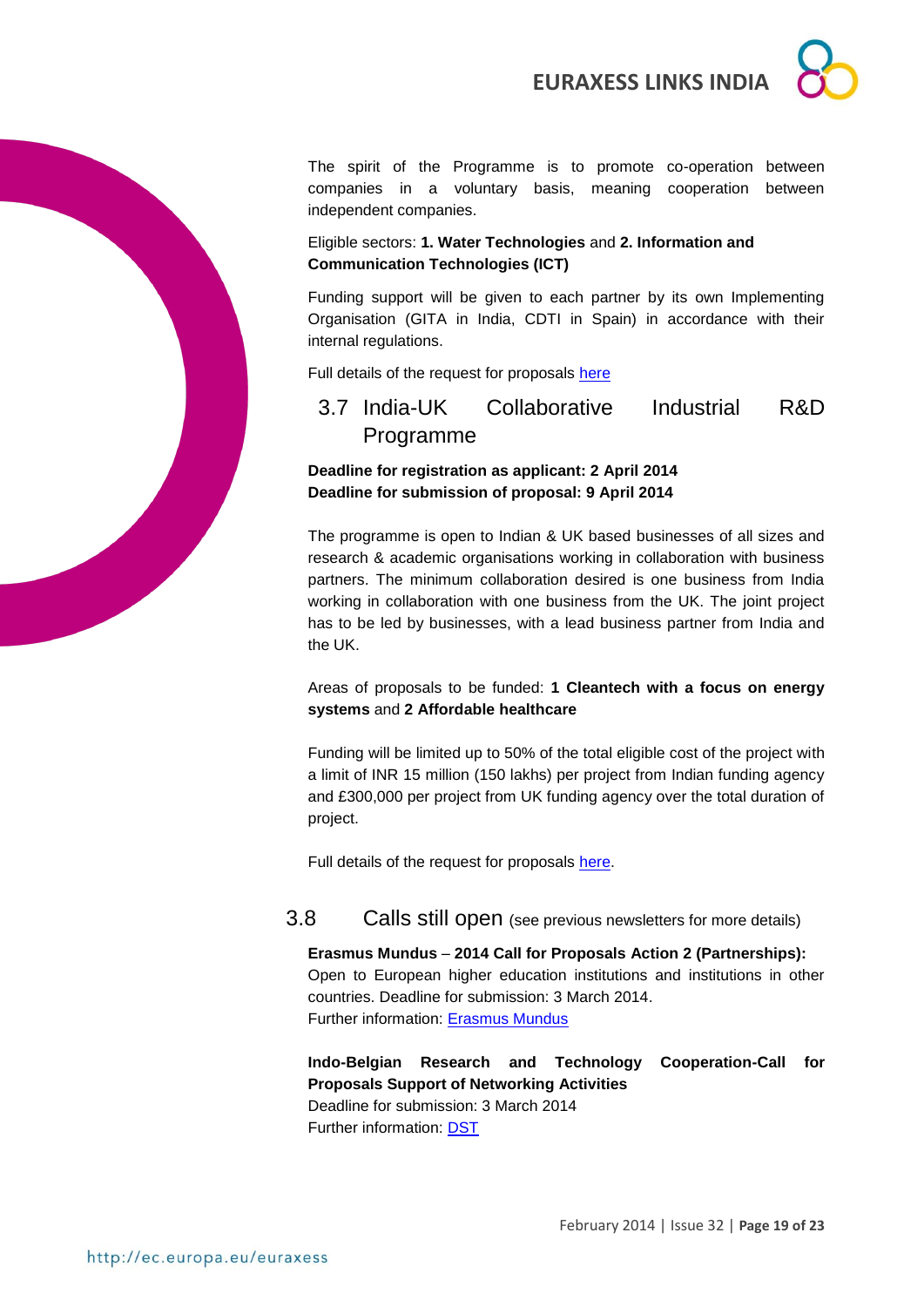

**EPSRC-DST Indo-UK Initiative** in [Applied Mathematics:](http://www.icms.org.uk/proposals/indo-uk_info) programme for organising 12-14 workshops in Applied Mathematics in 2014-2016. Deadline for submission of proposals: 31 August 2014

## **Horizon 2020: First Call of expression of interest for experts**

Additional details can be found in the [Participant Portal.](http://ec.europa.eu/research/participants/portal/desktop/en/experts/index.html) We encourage you to check it and register as an expert.

**Indo-Swiss cooperation:** Call for Joint Research Projects in translational biomedical research and medical technology and renewable energy research. Further information: [pre-announcement](http://indo-swiss.epfl.ch/opencalls)

**Indo–Finnish cooperation**: Industrial Technology, R&D and Innovation Programme in Cleantech, Smart city developmentand Affordable health care. Further information: [pre-announcement](http://gita.org.in/Upload/CallProposal/Preannouncement_DST_Tekes_RFP_(Final).pdf)

## <span id="page-19-0"></span>**4 Jobs**

## <span id="page-19-1"></span>4.1 EURAXESS Portal and EURAXESS Jobs

The [EURAXESS](http://ec.europa.eu/euraxess/index.cfm/general/index) Portal provides links to information on career and grant opportunities in science and technology mainly in European countries.

For research careers in Europe and the world, visit the [EURAXESS Jobs](http://ec.europa.eu/euraxess/index.cfm/jobs/jvSearch) website!

The number of job adverts published on the EURAXESS Jobs Platform in 2013 reached 40 207! It registered a 10% increase compared to 2012. The first five countries posting the most are: UK (8,668), Poland (7,664), Netherlands (4,266), France (3,880) and Sweden (3,080).

Currently, there are 7811 research jobs and fellowship programmes (all over Europe but also in other countries such as in India and in all disciplines) accessible via the EURAXESS Jobs database.

**Example of the latest positions including India:**

[Singapore National Research Foundation Fellowship, Class of 2015](https://rita.nrf.gov.sg/AboutUs/NRF_Initiatives/nrff2015/default.aspx)

A five-year research grant of up to S\$3 million (approximately USD2.4 million) and complete independence to pursue ground-breaking research in host institution of choice.

Research fields: Biological sciences, Chemistry, Computer science, Engineering, Environmental science, Physics, Technology. **Deadline: 31 March 2014**

WHRI-ACADEMY - [William Harvey International Translational Research](http://www.whri-academy.eu/)  [Academy](http://www.whri-academy.eu/)

70 post-doctoral fellows working on projects lasting at least 12 months and a maximum of 36 months.

Research fields: Pharmacological sciences, Medical sciences , Chemistry. **Deadline: 6 April 2014**



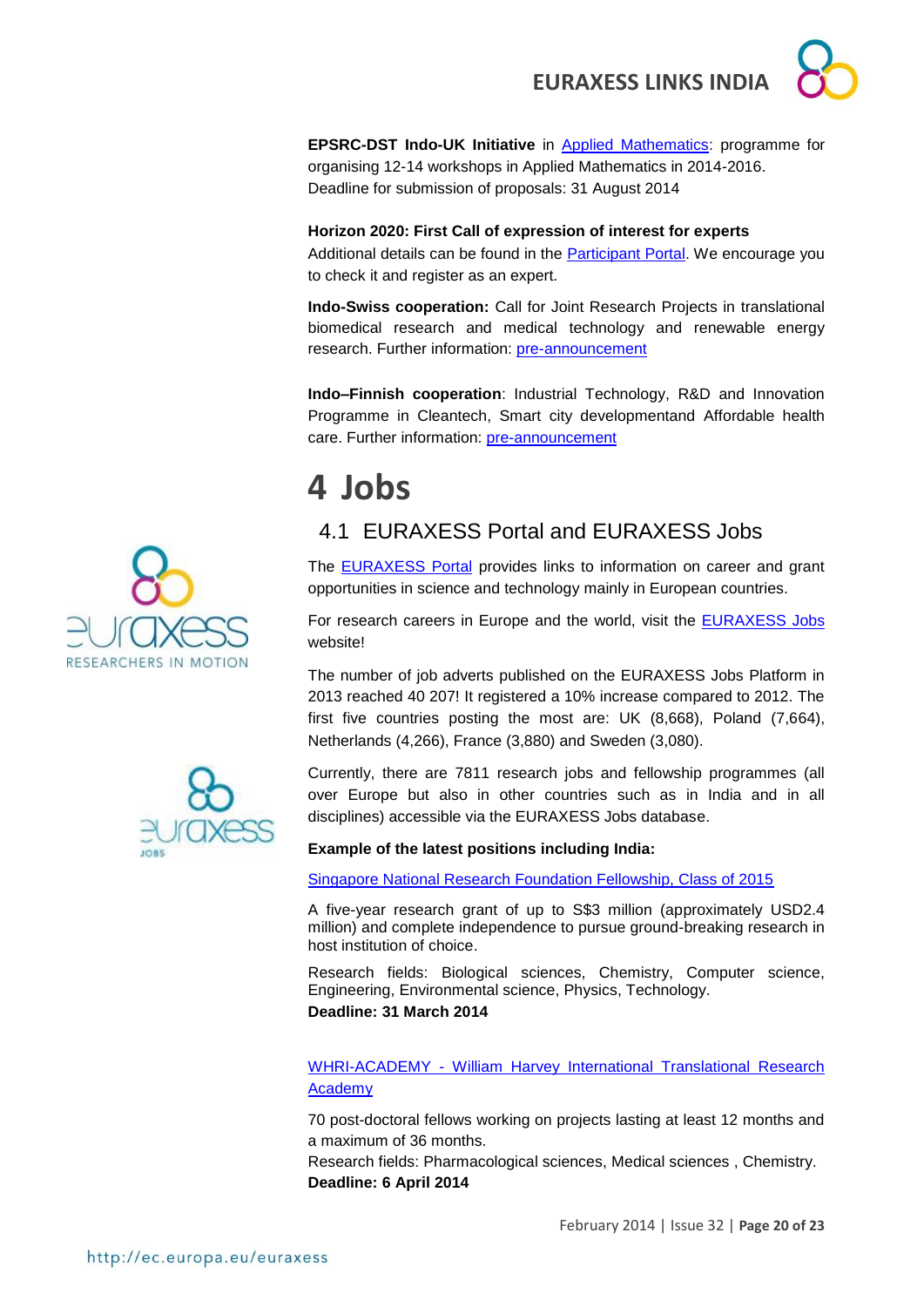

## [PLANT FELLOWS](http://ec.europa.eu/euraxess/index.cfm/jobs/fgDetails/30756)

More than 60 international post doc fellowship programme in plant sciences co-funded by the Marie Curie Action COFUND and centrally managed at the Zurich-Basel Plant Science Center, a competence center of three Swiss universities: University of Zurich, University of Basel and ETH Zurich.

Research fields: Biological sciences, Botany, Environmental science, Ecology, Agricultural sciences, Other.

**Deadline: 31 March 2014**

## <span id="page-20-0"></span>4.2 Europe: Several positions at the JRC

The European Commission's Joint Research Centre (JRC) is currently advertising several vacancies, with **various application deadlines**, including these:

Ph.D. students (1 position) **Deadline: 2 March 2014**

Senior Researchers (2 positions) **Deadline: 16 and 30 March 2014**

The positions are located in Karlsruhe (Germany) and Pettern (The Netherlands).

Further Information: [JRC](http://ec.europa.eu/dgs/jrc/index.cfm?id=3720)

## <span id="page-20-1"></span>4.3 India: Example of jobs at DevNetJobsIndia

For further information click on the position:

#### [Research Analyst](http://www.devnetjobsindia.org/jobdescription.aspx?job_id=29489)

The World Bank Location: India **Apply by: 3 Mar 2014**

#### [Research Executive](http://www.devnetjobsindia.org/jobdescription.aspx?job_id=29333)

SaveLIFE Foundation (SLF) Location: Delhi **Apply by: 6 Mar 2014**

[Manager Research, Monitoring & Evaluation](http://www.devnetjobsindia.org/jobdescription.aspx?job_id=29578)

Swades Foundation Location: Maharashtra **Apply by: 13 Mar 2014**

#### [Research Associate](http://www.devnetjobsindia.org/jobdescription.aspx?job_id=29527)

Public Interest Foundation Location: New Delhi, Delhi **Apply by: 31 Mar 2014**

#### [Senior Research Scientist](http://www.devnetjobsindia.org/jobdescription.aspx?job_id=29979)

Public Health Foundation of India (PHFI) Location: Delhi **Apply by: 20 Apr 2014**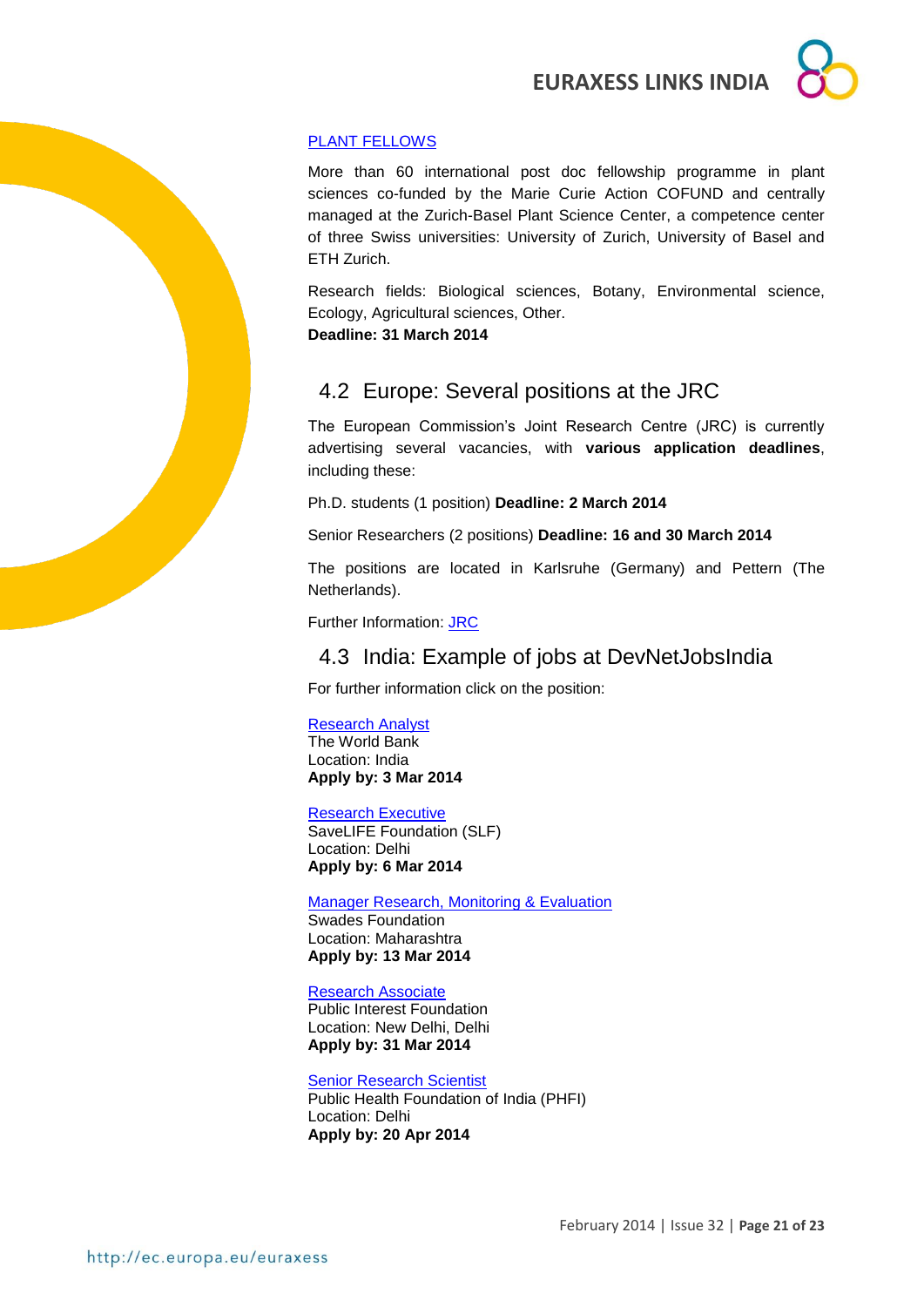

## <span id="page-21-0"></span>**5 Events**

| Event                                                                                                                                                         | Location                      | <b>Date</b>                |
|---------------------------------------------------------------------------------------------------------------------------------------------------------------|-------------------------------|----------------------------|
| 5.1 Europe                                                                                                                                                    |                               |                            |
| ROADSHOW - Kick off<br>European<br><b>EURAXESS</b><br><b>BUS</b><br>event<br>by<br>Commission                                                                 | Brussels,<br><b>Belgium</b>   | 3 March 2014               |
| <b>EURAXESS BUS ROADSHOW - 22 countries and 29 cities by European</b><br>Commission                                                                           | 22 countries                  | 3 March - 30 April<br>2014 |
| <b>Smart Cities International Exhibition by Via Expo</b>                                                                                                      | Sofia,<br><b>Bulgaria</b>     | 5-7 March 2014             |
| <b>Innovation Convention 2014 by European Commission</b>                                                                                                      | Brussels,<br><b>Belgium</b>   | 10-11 March 2014           |
| Funding student mobility - Scholarships, grants and loans by Academic<br><b>Cooperation Association</b>                                                       | Brussels,<br><b>Belgium</b>   | 10 April 2014              |
| Industrial Technologies 2014 conference by Greek EU Presidency                                                                                                | Athens,<br>Greece             | 9-11 April 2014            |
| Transport Research Arena (TRA) 2014: Innovate Mobility, Mobilise<br><b>Innovation</b> by TRA                                                                  | Paris, France                 | 14-17 April 2014           |
| Marie Skłodowska-Curie Actions satellite event<br><b>ESOF 2014</b><br>at<br><b>Conference by European Commission</b>                                          | Copenhagen,<br><b>Denmark</b> | 19-20 June 2014            |
| EuroScience Forum 2014 (ESOF) by Euroscience                                                                                                                  | Copenhagen,<br><b>Denmark</b> | 21-26 June 2014            |
| 5.2 India                                                                                                                                                     |                               |                            |
| European Roadshow 2014-Research, Innovation & Higher Education                                                                                                | Varanasi                      | 10 March 2014              |
| European Roadshow 2014-Research, Innovation & Higher Education                                                                                                | Kanpur                        | 12 March 2014              |
| <b>International Conference 2014 Power and Energy systems</b>                                                                                                 | Delhi                         | 13-15 March 2014           |
| European Roadshow 2014-Research, Innovation & Higher Education                                                                                                | Chandigarh                    | 18 March 2014              |
| European Roadshow 2014-Research, Innovation & Higher Education                                                                                                | Kharagpur                     | 21 March 2014              |
| European Roadshow 2014-Research, Innovation & Higher Education                                                                                                | Kolkata                       | 24 March 2014              |
| European Roadshow 2014-Research, Innovation & Higher Education                                                                                                | Bhubaneswar                   | 28 March 2014              |
| European Roadshow 2014-Research, Innovation & Higher Education                                                                                                | Hyderabad                     | 31 March 2014              |
| Conference<br>Biotechnology:<br><b>Epithelial</b><br><b>Indo-Australian</b><br>on a<br>10th<br>Development Function and Disease - New Frontiers and Therapies | Manipal                       | 11-13/04/2014              |